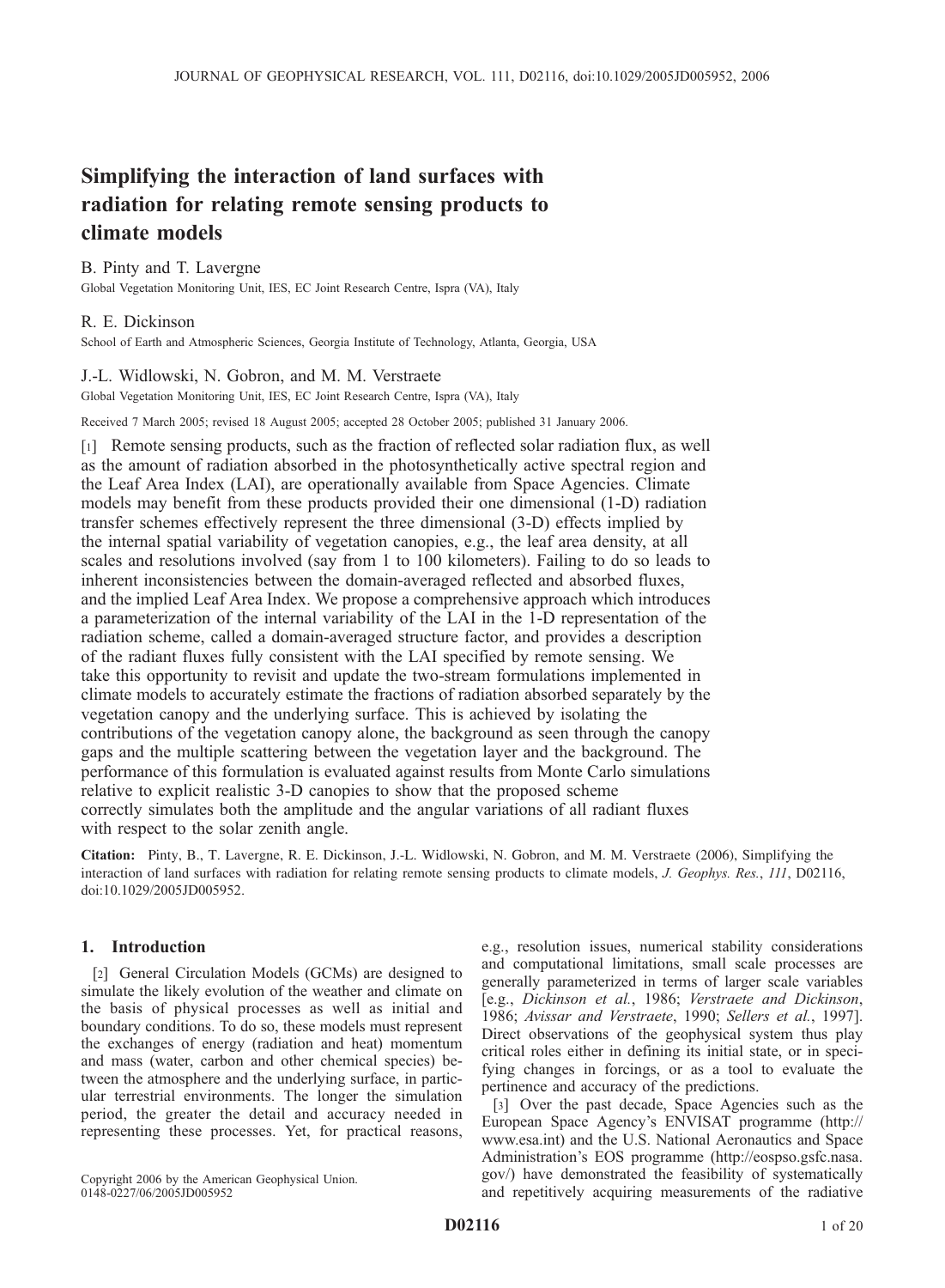environment of the planet in a range of spectral and directional conditions. To the extent GCMs can explicitly represent these radiation quantities, such observational data can be used in a process known as assimilation, where the state variables describing the system in the model are adjusted so that the model estimates the measurements as closely as possible. Alternatively, algorithms are developed and implemented in the operational ground segments of these Agencies to derive higher level products describing the properties of components of the geophysical system, such as the albedo of land surfaces [e.g., Schaaf et al., 2002; Diner et al., 2005], the Fraction of Absorbed Photosynthetically Active Radiation (FAPAR) [e.g., Gobron et al., 1999], the Leaf Area Index (LAI) [e.g., Myneni et al., 2002], amongst others. GCMs should thus periodically ingest these operational products to update the corresponding boundary conditions.

[4] How climate models interface with the information derived from space measurements thus becomes a rather critical issue. In the simpler cases, climate models use predefined land cover maps as an indexing tool to specify a variety of land surface properties, such as albedo, roughness, and many others. More sophisticated models include an explicit module describing the entire set of physical processes and exchanges at scales and resolutions appropriate for the host model [e.g., Dickinson et al., 1986; Sellers et al., 1996; Burke et al., 2000] although many of the basic variables describing the surface may still be defined a priori, on the basis of look-up tables. This latter category of models thus ensures that (1) the fluxes are simulated using state variables available from recent remote sensing products such as the LAI, (2) the various radiant fluxes estimated by the model are consistent with products such as LAI, FAPAR and surface albedo, derived from remote sensing and, ultimately, (3) the fluxes of radiation, heat, water, momentum are properly balanced. The radiation transfer schemes that are used to simulate these processes in climate models and to retrieve high level products from remote sensing data should be compatible with each other or radiatively equivalent with respect to the radiant fluxes they generate [e.g., Verstraete and Pinty, 1997], although they rarely are. Incompatibilities between the assumptions and approximations implicitly made by using different models, e.g., one-dimensional (1-D) versus three-dimensional (3-D) radiation transfer models, may generate discrepancies and biases when remote sensing products are heedlessly ingested by the climate models, as will be seen below.

[5] The most advanced representation of terrestrial surface processes in climate models is confined to simplistic modules implementing one dimensional (vertical) exchange models, in particular with respect to the transfer of radiation. The radiation component of these 1-D modules relies on solutions derived from two-stream approaches [e.g., Dickinson, 1983; Sellers, 1985; Dozier, 1989]. The latter often capitalize on developments made in the field of atmospheric physics [e.g., Coakley and Chylek, 1975; Meador and Weaver, 1980]. The transfer of radiation in plant canopies is rendered complicated because the elementary scatterers, i.e., the leaves are large compared to the typical wavelength of solar radiation, they can be oriented and clumped and they exhibit complex variable optical properties. The two-stream formulations thus have to be adapted to

represent, at least in simplified forms, the effects of these complexities. In some instances, the proposed solutions require the strict equality between the reflectance and the transmittance of leaves, and are accurate only for leaves with all orientations of equal probability [e.g., Sellers, 1985]. In other instances, the multiple scattering processes, particularly significant in the near-infrared spectral region, are parameterized (as opposed to represented explicitly as a function of the relevant state variables) [e.g., Zeng et al., 2002; Zhou et al., 2003; Dai et al., 2003] and not fully accounted for in the case of spatially heterogeneous environments [e.g., Niu and Yang, 2004; Yang et al., 2001].

[6] The control of the radiation transfer regime by vegetation architecture and its spatial heterogeneity may be partly acknowledged by some of the retrieval algorithms used to derive remote sensing products. For example, the LAI/FAPAR estimations derived from MODIS and MISR measurements are based on 3-D radiation transfer models [Knyazikhin et al., 1998b]. The nature of the physical problem to be solved in that instance fully justifies using such 3-D instead of simpler 1-D models [e.g., *Gerard and* North, 1997; Knyazikhin et al., 1998a; Panferov et al., 2001; Widlowski et al., 2001a; Rautiainen et al., 2004]. An immediate implication of this fact is that the retrieved state variable values, e.g., LAI, cannot be used as such in the 1-D radiation scheme of a GCM since this yields significantly erroneous assessment of the absorbed, transmitted and reflected fluxes. This issue has recently been explored by Pinty et al. [2004], who proposed a relatively straightforward approach to the estimation of these radiant fluxes at the satellite pixel resolution through the use of effective (instead of true) variable values. This study also showed that the same principle applies to all state variables of the radiation transfer problem if one is to ensure the correct balance between the three radiant fluxes. For example, the values of effective LAI appropriate for 1-D models should be smaller than the true values by a factor varying from 0.3 for sparse to 0.8 for dense forest canopies, while the leaf single scattering albedo must be simultaneously decreased, and the backscattering efficiency significantly enhanced in the near-infrared spectral domain. This LAI reduction factor in *Pinty et al.* [2004] is a smooth function of the Sun zenith angle and, for randomly dispersed aggregation of leaves, i.e., tree crowns, its effect is somewhat analogous to a clumping factor [e.g., Nilson, 1971; Chen et al., 1997a, 1997b]. The need to account for such 3-D induced effects thus introduces an additional information parameterizing the internal variability of the LAI into the 1-D representation of the radiation transfer problem namely, a domain-averaged structure factor.

[7] Since 1-D models will continue to be used to represent surface processes in climate models for the foreseeable future, the practical outcomes of these findings are that (1) the formulation of the two-stream schemes of radiation transfer must be revisited and adapted to use effective variables so as to correctly represent the effect of structure and heterogeneity within the grid cell, (2) the net effect of using these effective variables must be quantitatively assessed, and (3) mechanisms must be proposed to derive the correct values of these effective variables on the basis of their true values, as measured locally or retrieved from a detailed analysis of remote sensing data. These three points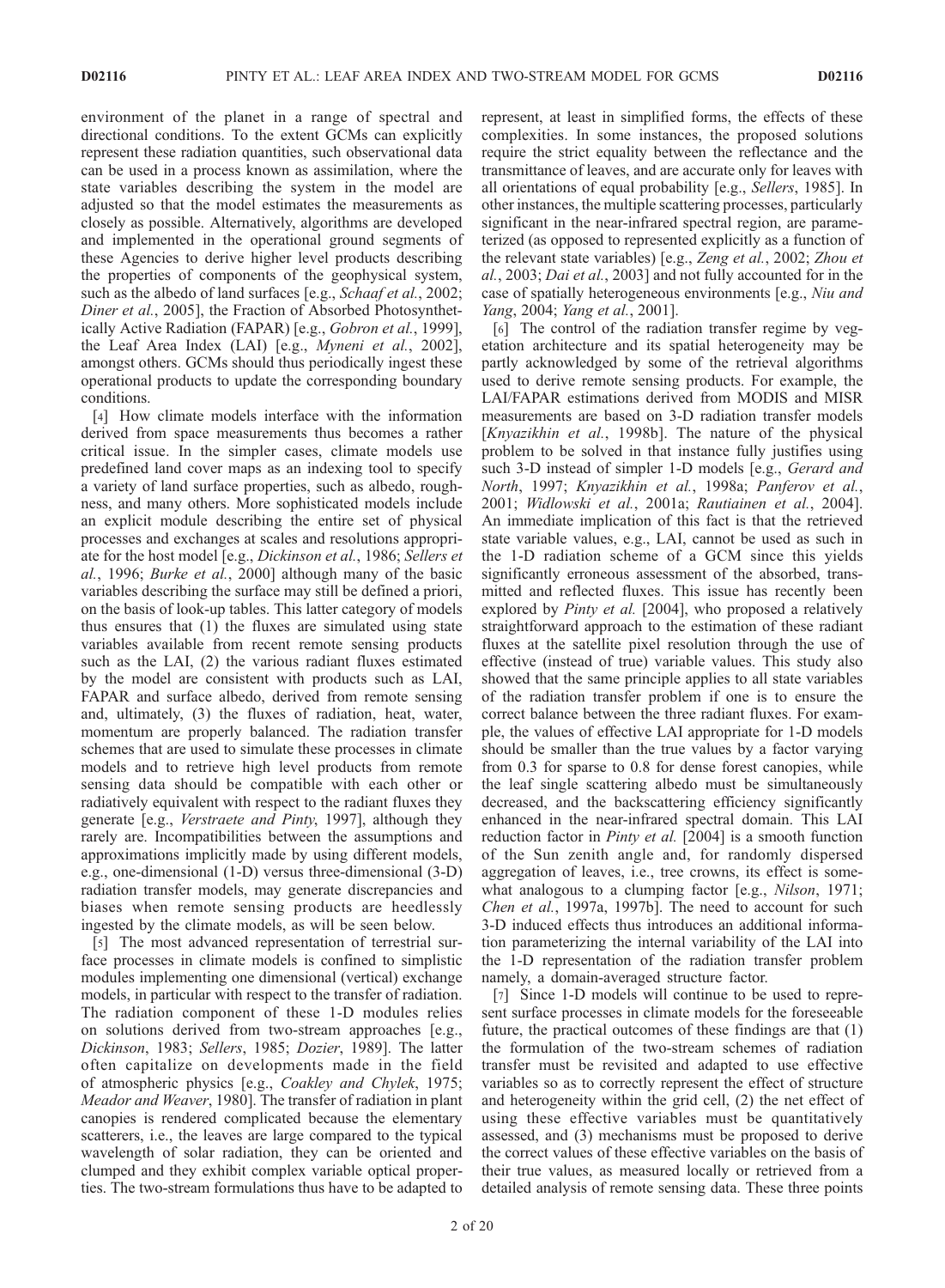will be explicitly addressed in this paper, though the latter will only be investigated using 3-D simulations.

# 2. A Two-Stream Based Scheme for 1-D and 3-D Vegetation Canopies

[8] Radiation transfer schemes suitable for GCMs must meet numerous constraints including computer efficiency and robustness, they must use measurable or retrievable variables or parameters and provide sufficiently accurate estimations of the radiant fluxes. For all practical purposes, it is enough to establish appropriate sets of equations permitting us to estimate jointly two only out of the three fluxes which are either reflected, transmitted or absorbed. Indeed at low spatial resolutions, which are more likely to satisfy the conditions imposed by a "radiatively independent volume" [Pinty et al., 2004], these three fluxes are linked by the conservation law, i.e., they sum up to 1 over a black background, independent of the canopy structure prevailing inside and outside the domain.

[9] Radiation schemes should therefore be able to simulate accurately both the flux reflected from the top of the canopy, that is its albedo, and the flux transmitted to the background underneath the vegetation layer in order to estimate the fractions of radiation absorbed separately by the vegetation canopy and the underlying surface. It is noteworthy that these flux estimates have to fully account for the lower boundary contribution, i.e., the background, so that challenging conditions corresponding for instance to snow surfaces can be addressed as well. In this modeling context, the albedo and the fraction of absorbed radiation are key quantities since they affect the climate system and both can be derived reliably at the appropriate spatial and temporal resolutions from measurements gathered by the recent satellites operating in the solar domain. These two quantities are thus prime candidates for upcoming or ongoing validation and assimilation exercises.

## 2.1. Parameterization of the Surface Albedo With Respect to the Direct and Diffuse Illumination Sources

[10] The albedo (transmission factor) of a geophysical system such as a vegetation canopy layer is defined as a ratio of the upwelling (downwelling at the bottom of the canopy noted  $z_{bgd}$ ) to the downwelling radiant fluxes at the top of the canopy noted  $z_{toc}$ , both depending on the location of the source, i.e., the cosine of the Sun zenith angle,  $\mu_0$ ) and type of illumination (normally both direct and diffuse). The retrieval of this flux ratio from space borne sensors is, however, hindered by the coupling between the intrinsic surface and atmospheric scattered fluxes [Martonchik et al., 1998; Schaaf et al., 2002; Pinty et al., 2005]. Solving this coupled problem imposes the adoption of assumptions or simplifications in the representation of the surface albedo. The most popular one is that the surface albedo is approximated by a simple weighting of two distinct surface albedo types, each associated with an extreme incident radiation field: the Directional Hemispherical Reflectance (DHR), associated with an incident intensity field which is purely collimated and the Bi-Hemispherical Reflectance (BHR<sub>iso</sub>), associated with an incident intensity field that is purely isotropic. Both of these extreme albedo types are indeed independent from atmospheric ambient conditions. They can be combined to approximate the surface albedo as follows [Kondratyev, 1972; Lewis and Barnsley, 1994; Pinty et al., 2005]:

$$
BHR^*(z_{loc}, \mu_0) \simeq DHR(z_{loc}, \mu_0) f^{\downarrow dir}(z_{loc}, \mu_0)
$$
  
+ 
$$
BHR_{iso}(z_{loc}) f^{\downarrow diff}(z_{loc}, \mu_0)
$$
 (1)

where the weights,  $f^{\downarrow dir}$  and  $f^{\downarrow diff}$ , sum up to 1, and correspond to the fractions of direct and diffuse to total downward flux density, respectively. This parameterized form for the surface albedo, BHR corresponds to the socalled ''Blue sky'' albedo. It was shown to be accurate enough for a number of applications [Lewis and Barnsley, 1994; Pinty et al., 2005] and can be easily estimated from the operational surface and atmospheric products available, for instance, from the MODIS sensors on board Terra and Aqua platforms.

[11] It can readily be seen from (1) that, for given ambient atmospheric conditions, the surface albedo only requires formulae to estimate the surface DHR and its associated  $BHR_{iso}$  from the state variable controlling the radiation transfer regime inside the vegetation canopy layer. Since the BHR<sub>iso</sub> can easily be deduced from the DHR, the next section of this paper will focus on the latter. The following developments capitalize and expand on the results obtained in a previous study [Pinty et al., 2004].

#### 2.2. Identification of the Main Contributions to the Surface Albedo

[12] It is convenient to decompose the intensity field emerging from the top of a canopy layer into a sum of terms isolating the contributions from the various orders of scattering in the vegetation layer and from the background. Such a decomposition yields the following exact formulation for surface albedo, denoted  $R_{coupled}^{total}(z_{toc}, \mu_0)$  and representing the DHR [Nicodemus et al., 1977; Martonchik et al., 2000]:

$$
R_{coupled}^{total}(z_{loc}, \mu_0) = R_{veg}^{Coll}(z_{loc}, \mu_0) + R_{bgd}^{UnColl}(z_{loc}, \mu_0)
$$
  
+ 
$$
R_{bgd}^{Coll}(z_{loc}, \mu_0)
$$
 (2)

where the first term,  $R_{\text{veg}}^{\text{Coll}}$ , represents the contribution due to the radiation travelling downward along the solar direction  $\mu_0$  that has interacted with the vegetation canopy elements only. This is the so-called Black Background contribution since  $R_{coupled}^{total}$  ( $z_{toc}$ ,  $\mu_0$ ) =  $R_{veg}^{Coll}(z_{toc}, \mu_0)$  in the case of a perfectly absorbing background. This term is primarily controlled by the absorbing and scattering properties of the leaves as well as their density and orientation. The second term,  $R_{bgd}^{UnColl}$ , denotes the contribution due to the radiant flux scattered by the background and travelling both downward and upward through the canopy gaps. This contribution whose photons have not collided with any vegetation elements is identified as the Black Canopy contribution since  $R_{coupled}^{total}(z_{toc}, \mu_0) = R_{bgd}^{UnColl}(z_{toc}, \mu_0)$  in the case of a perfectly absorbing canopy layer. This contribution is therefore strongly controlled by the vegetation architecture. Unlike the first term, it does not contribute any absorption in the vegetation layer. All other contributions to the total surface albedo are included within the term noted  $R_{bgd}^{Coll}(z_{toc}, \mu_0)$  which accounts for the multiple interactions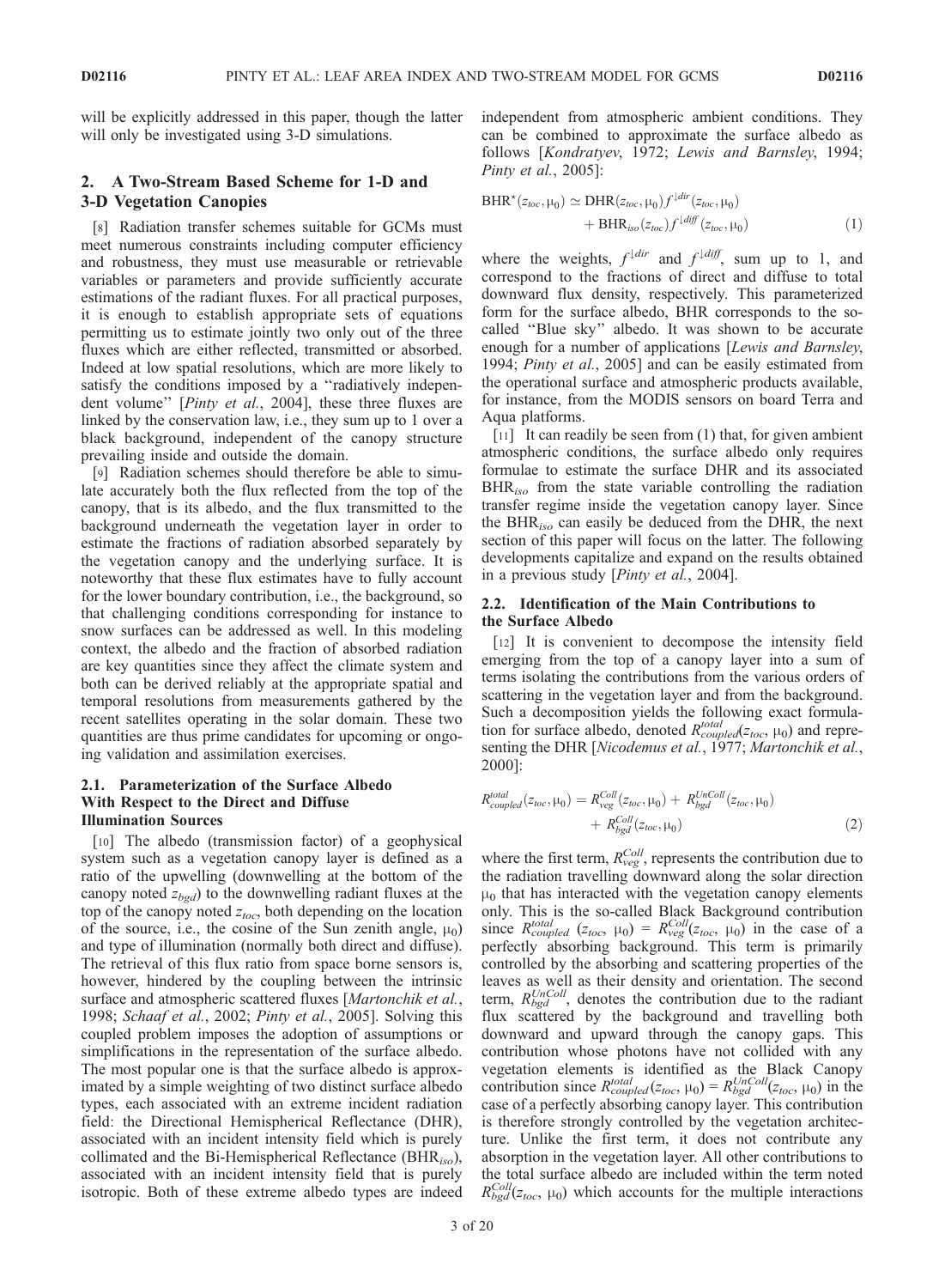between the vegetation canopy and the underlying background. Since this term involves more than one scattering event, it is equal to zero in the limit of single scattering by the coupled vegetation-background system and its contribution increases rapidly with the surface background brightness.

[13] Similar decompositions can be conducted for the fraction of the fluxes that are absorbed and transmitted by the vegetation layer with respect to both the direct and diffuse solar illumination although with no contribution from the uncollided radiation for the latter flux. The main advantage of this decomposition lies in the isolation of the contributions involving the background properties. The fluxes associated with the vegetation layer and reaching the background can then be easily identified for further applications, e.g., for computation of the heating rates separately in both media.

## 2.3. Introduction of Effective Variable Values

[14] The use of effective radiative state variables to express the properties of 3-D vegetation canopy systems guarantees the correct simulation of the scattered, transmitted and absorbed radiant fluxes (in vegetation [Pinty et al., 2004]). This requirement is not specific to vegetation canopy systems but applies, in principle, to all radiative systems with significant 3-D structural effects (in clouds [e.g., Boissé, 1990; Cahalan et al., 1994; Szczap et al., 2000; Cairns et al., 2000]). In our approach, the values of the effective variables are estimated by inverting a 1-D radiant flux model against fluxes generated by a 3-D model. This constitutes a very robust approach since (1) it guarantees accurate simulations of the three radiant fluxes when using, in direct mode, these effective values, and (2) it does not require an explicit description and understanding of the complex phenomena arising from the presence of the woody elements that are embedded into the leaf layer and located below the bottom of the leaf layer.

#### 2.3.1. Effective LAI Value

[15] In the limit of the 1-D turbid medium representation of a 3-D heterogeneous vegetation canopy, the Black Canopy contribution in (2) must satisfy the exponential Beer-Bouger-Lambert's law. The exponent entering the extinction law can be expressed as a product of three quantites namely, the domain-averaged LAI of the layer,  $\langle LAI \rangle$ , the leaf extinction coefficient (which depends on the preferred orientations of the leaves inside the crowns and can be expressed via the so-called Ross's G function [e.g., Ross, 1981]) and a structure factor (sometimes called clumping factor at the tree resolution) that is associated with the heterogeneous nature of the canopy volume,  $\zeta(\mu_0)$ . In this context, *Pinty et al.* [2004] suggested to adopt an effective LAI value,  $LAI(\mu_0)$ , given by:

$$
\overline{LAI}(\mu_0) = \langle LAI \rangle \zeta(\mu_0) \tag{3}
$$

[16] When assuming a spherical leaf angle distribution function which implies a leaf extinction coefficient equal to 0.5, the area-averaged optical thickness of the canopy in its 1-D turbid medium representation is simply  $LAI(\mu_0)/2$ [Pinty et al. 2004, equation (25)]. The effective LAI, a domain-averaged quantity, is thus forced to satisfy the main constraints associated with a 1-D representation and notably that the leaves are randomly distributed and their orientation is given by a spherical distribution inside the structurally



Figure 1. Simulated (pluses) relationship between true and effective LAI values over a wide range of coniferous forest type taken from Widlowski et al. [2004]. Field measured (diamonds) values, are taken from the BOREAS experiment after Chen et al. [1997b]. The mean relationship between the true and effective LAI values, fitted over the full range of conifer forests, can be approximated by:  $\widetilde{LAI}(\mu_0 = 0.866) \approx 0.197 + 0.40 \times \langle LAI \rangle + 0.05 \times \langle LAI \rangle^2$ (solid line).

homogeneous leaf layer. The introduction of  $\zeta(\mu_0)$  in (3) can also be seen as the acknowledgement of Jensen's inequality which applies to convex functions [Jensen, 1906], that is  $\langle \exp(-LAI/2\mu_0) \rangle \geq \exp(-\langle LAI \rangle/2\mu_0)$ . It is noteworthy that the actual leaf density distribution function may imply some correlation between the positions of the trees, leading non-exponential law decays [e.g., Nilson, 1971; Oker-Blom et al., 1991; Knyazikhin et al., 1998a; Kostinski, 2001; Shaw et al., 2002; Davis and Marshak, 2004] that can still be expressed via the exponential law.

[17] Figure 1 shows the relationships between true and effective LAI to be expected over a wide range of modelled coniferous forest conditions [Widlowski et al., 2004]. The various scenarios considered here are all based on realistic coniferous forest properties as reported in the literature [*Widlowski et al.*, 2003]. The effective LAI values were estimated using the procedure described in *Pinty et al.* [2004] and the radiation directly transmitted to the ground was calculated using the Raytran ray tracing Monte-Carlo model [Govaerts and Verstraete, 1998]. Note that the conditions for which the effective LAI values exceed the true values are all associated with canopy conditions exhibiting a very significant amount of woody elements. In these cases, the woody elements contribute significantly to the interception of radiation adding to the value of the effective LAI. This quantity which accounts for all phyto and woody elements composing the vegetation canopy is sometimes called a plant area index. The observed relationships be-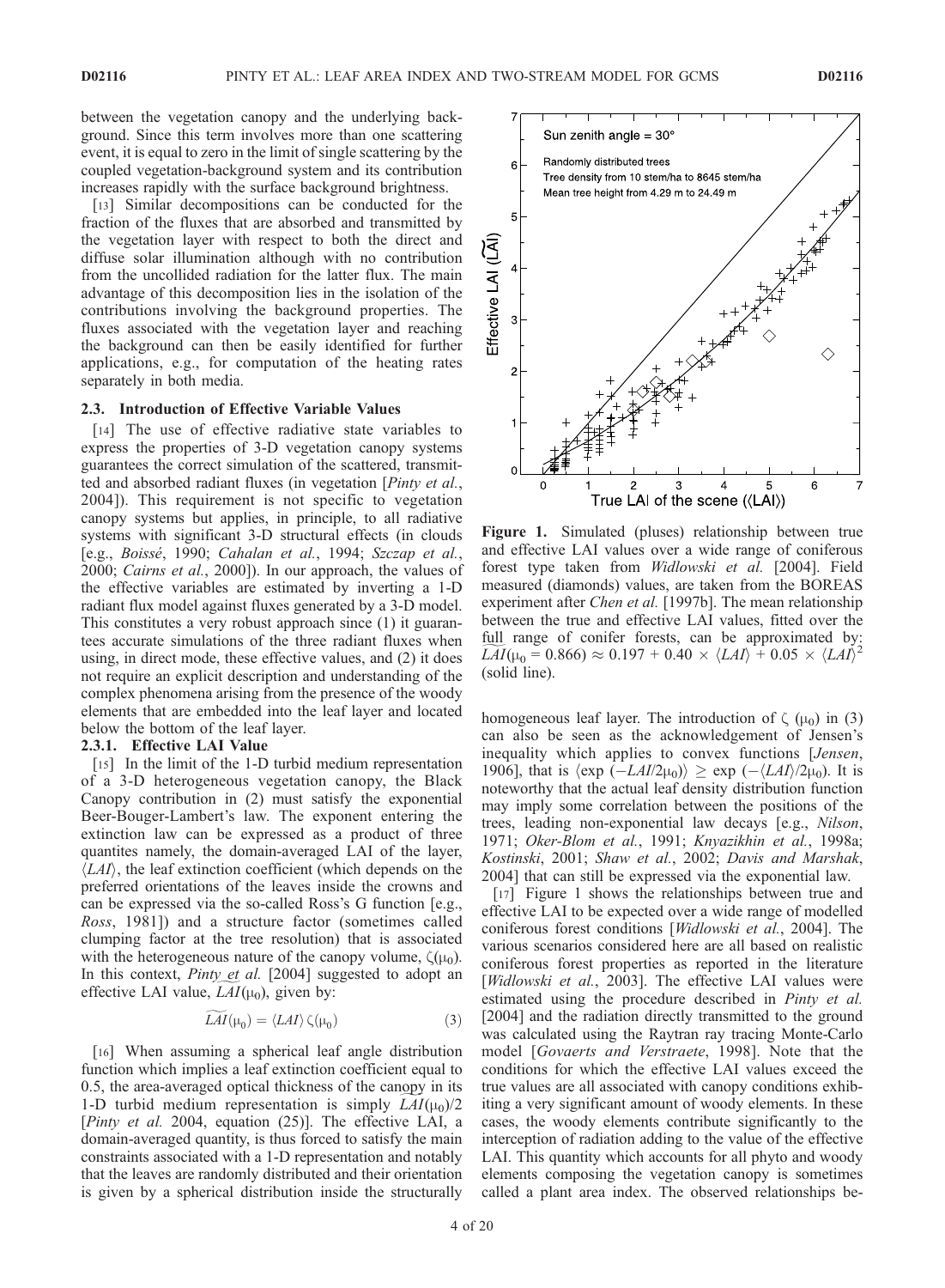Table 1. Variables Defining the Structurally Heterogeneous Scenes

| Variable Identification                              | Values (Units)                                                                                |  |
|------------------------------------------------------|-----------------------------------------------------------------------------------------------|--|
| Mean Leaf Area Index over the domain                 | 1.24 <sup>S</sup> , 2.0 <sup>M</sup> and 4.82 <sup>D</sup> (m <sup>2</sup> /m <sup>2</sup> )  |  |
| Mean Leaf Area Index of a single tree crown          | 6.02 <sup>S</sup> , 6.49 <sup>M</sup> and 2.77 <sup>D</sup> (m <sup>2</sup> /m <sup>2</sup> ) |  |
| Gap fraction of the scene                            | 0.83 <sup>S</sup> , 0.69 <sup>M</sup> and 0.25 <sup>D</sup>                                   |  |
| Tree density                                         | 53 <sup>S</sup> , 142 <sup>M</sup> and 4718 <sup>D</sup> (trees/hectare)                      |  |
| Mean tree height                                     | 23.99 <sup>S</sup> , 24.49 <sup>M</sup> and 9.92 <sup>D</sup> (m)                             |  |
| Mean tree crown length                               | 7.59 <sup>S</sup> , 7.09 <sup>M</sup> and 7.57 <sup>D</sup> (m)                               |  |
| Spatial distribution of tree locations               | Poisson distribution                                                                          |  |
| Mean nearest tree distance                           | 8.54 <sup>S</sup> , 6.25 <sup>M</sup> and 1.16 <sup>D</sup> (m)                               |  |
| Mean effective domain height <sup>a</sup>            | 3.93 <sup>S</sup> , 6.74 <sup>M</sup> and 13.86 <sup>D</sup> (m)                              |  |
| First order structure function exponent <sup>b</sup> | $0.80^{\text{S}}$ , $0.76^{\text{M}}$ and $0.65^{\text{D}}$                                   |  |
| Scatterer shape                                      | disc of negligible thickness                                                                  |  |
| Scatterer radius                                     | $0.05$ (m)                                                                                    |  |
| Scatterer normal distribution in tree crown          | spherical                                                                                     |  |

S Sparse vegetation condition.

 $M_M$ Medium vegetation condition.

<sup>D</sup>Dense vegetation condition.

<sup>a</sup>The mean effective domain height is the the mean height of all trees within the domain weighted by their fractional surface coverage [Widlowski et al., 2004].

<sup>b</sup>Derived from statistics of the height fields [*Widlowski et al.*, 2001b].

tween the true and effective LAI values appears to be in good agreement with those deduced from field measurements; the latter result from a careful analysis of multiple estimations collected over multiple locations and tree species during the international Boreal Ecosystem-Atmosphere Study (BOREAS) that have been assembled by *Chen et al.* [1997b, Table 3]. The authors of this data set have already identified the most deviating point ( $\langle LAI \rangle > 6$ ) reported in Figure 1 as an outlier due to large spatial variability and sampling issues over that particular site [Chen et al., 1997b, section 4.2].

[18] As expected, the effective LAI value is generally lower than the domain-averaged true LAI values of the scenes (provided the proportion of woody material is not too large with respect to the green LAI of the scene). Given the limited scatter in the relationship between the effective and true LAI, a second order polynomial can be fitted in order to approximate the anticipated effect due to structure, i.e.,  $LAI(\mu_0 = 0.866) = 0.197 + 0.40 \times \langle LAI \rangle + 0.05 \times$  $\langle L \hat{A} I \rangle^2$ , for the general case of coniferous forests.

[19] The dependency of the structure factor  $\zeta(\mu_0)$  on the Sun zenith angle was found almost negligible over the range of solar angles that occurred during BOREAS [Chen et al., 1997a, 1997b]. This fact is confirmed by further simulations made, as a function of the Sun zenith angle, for three of the many geophysical scenes used to construct Figure 1. Tables 1 and 2 summarize the geophysical scenarios that were selected to span a range of vegetation densities and spatial distributions. All simulations performed in this context implement an isotropic scattering law for the background and a bi-Lambertian law for the leaf reflectance and transmittance. These three scenes used here (as well as later on to conduct an evaluation of the two-stream solutions) mimic realistic canopy forest scenarios under sparse, medium and dense vegetation conditions over a typical soil background and bright snow in a near-infrared narrow band [e.g., Painter and Dozier, 2004]. This high value is chosen on purpose to maximize multiple scattering effects; a value of 0.6 may be more appropriate for broadband calculations in climate models.

[20] Figure 2 illustrates the variations of the structure factor  $\zeta(\mu_0)$  as a function of the cosine of the Sun zenith angle  $(1 - \mu_0)$ . This figure basically suggests that, indeed, the dependency of the structure factor with respect to the Sun zenith angle remains rather smooth and limited (especially for dense canopies illuminated from a solar zenith angle larger than  $30^{\circ}$ ) and can be reasonably well approximated by a linear relationship:

$$
\zeta(\mu_0) \approx a + b \left(1 - \mu_0\right) \tag{4}
$$

where  $a = \zeta_{(\mu_0=1)}$  is the structure factor corresponding to an overhead Sun. Given that  $exp(-\frac{L}{4I/2\mu_0}) = exp$  $\langle -\langle L A I \rangle \zeta(\mu_0)/2\mu_0$  represents the direct radiation reaching the background level in the 1-D turbid approximation for a Black Canopy, this quantity also expresses the fraction of the background that is directly illuminated for a given vegetation cover noted  $F<sub>c</sub>$ . This vegetation cover is equal to the ground fractional cover by all vegetation elements accounting for the entire hierarchy of canopy gaps inside the radiatively independent volume. As a consequence, in the particular case of an overhead Sun,  $a = \zeta_{(\mu_0=1)}$  is also equal to:

$$
\zeta_{(\mu_0=1)} = -\ln(1 - F_c) \frac{2}{\langle LAI \rangle} \tag{5}
$$

[21] A formulation of the gap probability as a function of the Sun angle had been preliminarily explored by Li et al. [1995], though the solution provided here for multiple scattering is better suited for climate models.

#### 2.3.2. Effective Values for the Optical Properties

[22] Once the effective LAI value is estimated, the diffusely transmitted and the backscattered fluxes associated with the Black Background contribution in (2) can be

Table 2. Variables Defining the Spectral Leaf and Soil Properties of the Structurally Heterogeneous Scenes

| Variable Identification                   | Red Values      | Near-Infrared Values                |
|-------------------------------------------|-----------------|-------------------------------------|
| Leaf scatterer reflectance <sup>a</sup>   | 0.018           | 0.486                               |
| Leaf scatterer transmittance <sup>a</sup> | 0.021           | 0.462                               |
| Trunk reflectance <sup>b</sup>            | 0.294           | 0.591                               |
| Soil reflectance <sup>b</sup>             | $0.173^{\circ}$ | $0.206^{\circ}$ and $0.814^{\circ}$ |

a Using a bi-Lambertian scattering law.

b Using a Lambertian scattering law.

c Typical scenario conditions.

<sup>d</sup>Snow cover conditions simulated in the near-infrared.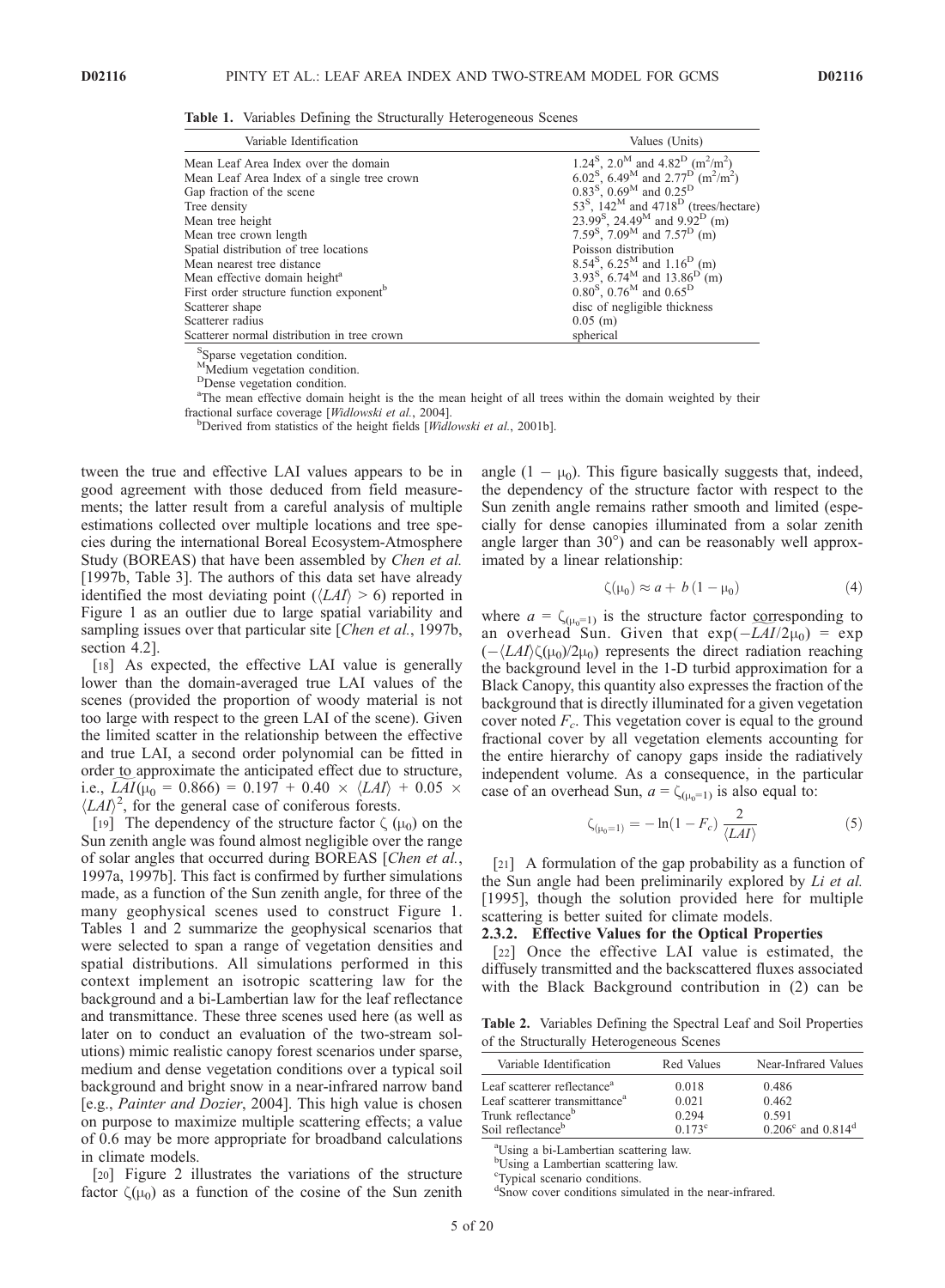

Figure 2. Variation of the structure factor as a function of the cosine of the Sun zenith angle  $(1 - \mu_0)$ , for the sparse, medium and dense scenarios described in Tables 1 and 2.

jointly used in an inversion mode to retrieve the effective reflectance  $\tilde{r}_l$  and transmittance  $t_l$  values of the scatterers [Pinty et al., 2004, section 3.3.2]. Table 3 summarizes the results of estimating the effective reflectance  $\widetilde{r}_l$  and transmittance  $\tilde{t}_l$  values of the scatterers resulting from the inversion of the scattered and diffusely transmitted fluxes delivered by two-stream solutions (B2) and (B3) to be discussed later in this paper (see also section 2.4), respectively, against the Raytran simulated results for the three heterogeneous scenarios described in Tables 1 and 2. It was also found that, for all practical purposes, the smooth dependency of  $\tilde{r}_l$  and  $\tilde{t}_l$  with respect to  $\mu_0$  can be neglected and the effective values were optimized for the  $[0-75^{\circ}]$ range in Sun zenith angles. Note that these effective values account implicitly for both the woody and the leaf elements of the vegetation canopies.

[23] As can be seen by comparing the results reported in Tables 2 and 3, the effective reflectance (transmittance) are increased (decreased) by a significant factor in the nearinfrared domain with respect to the actual values assigned to the leaves in the 3-D scenarios. The effective single scattering albedo,  $\omega_l = \widetilde{r}_l + \widetilde{t}_l$ , is found to be about 10 to 20% smaller than the corresponding actual values in the nearinfrared spectral domain. At this same wavelength, the correct estimates of the diffusely transmitted fluxes impose increasing the backward scattering regime yielding  $\tilde{r}_l/\tilde{t}_l$  ratio much larger than unity [*Pinty et al.*, 2004, section 3.3.3].

#### 2.4. Black Background Contribution

[24] The reflected and diffusely transmitted radiant fluxes associated with the Black Background contribution can be approximated by the classical two-stream solution of a radiative system where the state variables are  $LAI(\mu_0)/2$ ,  $\widetilde{r}_l$ and  $t_l$ . Formulations and applications of two-stream solu-

tions abound in the literature. For all practical purposes, the generic solutions proposed by, e.g., Meador and Weaver [1980, section 3] in the case of an atmospheric layer overlying a Black Background fulfills our needs. In the particular but reasonable case of leaves with all orientations of equal probabilities inside the tree crowns, yielding the 1/2 weighting factor of  $LAI(\mu_0)$ , the set of the four  $\gamma$ coefficients required in the Meador and Weaver's [1980] solutions were established and are given in Table 4 (see also Appendix A). Following *Meador and Weaver's* [1980] terminology,  $\gamma_3$  ( $\gamma_4$ ) corresponds to the intercepted fraction of direct radiation scattered in the backward (forward) direction, i.e., creating a source term inside the medium, while  $\gamma_1$  ( $\gamma_2$ ) corresponds to the fraction of the scattered radiation which is redirected in the forward (backward) hemisphere. Adopting a spherical leaf angle distribution function greatly simplifies the formulation of the  $\gamma$  coefficients. The specific contributions to these coefficients that are due to the structure factor are embedded into the  $\widetilde{r}_l$  and  $\widetilde{t}_l$ values through the retrieval process described in Pinty et al. [2004, section 3.3.2]. In other words, the  $\tilde{r}_l$  and  $\tilde{t}_l$  values are optimized such that the complex dependency of the fraction of backward and forward scattered flux with respect to the structure factor at the domain resolution coupled with the leaf angle distribution function at the tree resolution, is accounted for. For the sake of completeness, Appendix A provides the sets of  $\gamma$  coefficients to be used in the *Meador* and Weaver's [1980] two-stream formulation and applicable to the case of structurally homogeneous canopies composed of leaves exhibiting preferred orientations, i.e., spherical, planophile and erectophile.

[25] The set of  $\gamma$  coefficients given in Table 4 permits us to estimate the fraction of reflected and transmitted fluxes for the Black Background contribution. The lenghty analytical expressions for the reflected  $R_{\text{veg}}^{\text{Coll}}(z_{\text{loc}}, \mu_0)$  and transmitted  $T_{veg}^{Coll}(z_{bgd}, \mu_0)$  fluxes for all orders of scattering are the same as those given in Meador and Weaver [1980, equations (14) and (15)] and are duplicated in Appendix B for convenience.

[26] The reflected flux values associated with the first two orders of scattering (with respect to the external source of collimated radiation) in the vegetation layer only can straightforwardly be estimated by choosing the right set of  $\gamma$  coefficients as indicated in Table 4. Under conditions which are relevant for the vegetation canopy problem in the visible part of the spectrum, the corresponding analytical expressions for the DHR are as follows:

$$
R_{\text{veg}}^{\text{Coll1,2s}}(z_{\text{loc}}, \mu_0) = R_{\text{veg}}^{1/2 \infty}(z_{\text{loc}}, \mu_0) \cdot \left[1 - \exp\left(-\frac{\widetilde{LAI}(\mu_0)}{2}\left(\frac{1}{\mu_0} + \gamma_1\right)\right)\right] \quad (6)
$$

Table 3. Effective Values of Leaf Optical Properties

| Variable Identification             | Scenario      | Red <sup>a</sup> | Near-Infrared <sup>a</sup> |
|-------------------------------------|---------------|------------------|----------------------------|
| Scatterer reflectance $\tilde{r}_1$ | <b>Sparse</b> | 0.017            | 0.639                      |
|                                     | Medium        | 0.011            | 0.704                      |
|                                     | Dense         | 0.017            | 0.801                      |
| Scatterer transmittance $t_1$       | Sparse        | 0.023            | 0.112                      |
|                                     | Medium        | 0.024            | 0.074                      |
|                                     | Dense         | 0.011            | 0.008                      |

a From an inversion of the Black Background two-stream solutions (B2) and (B3) over the range  $[0-75^{\circ}]$  in Sun zenith angles.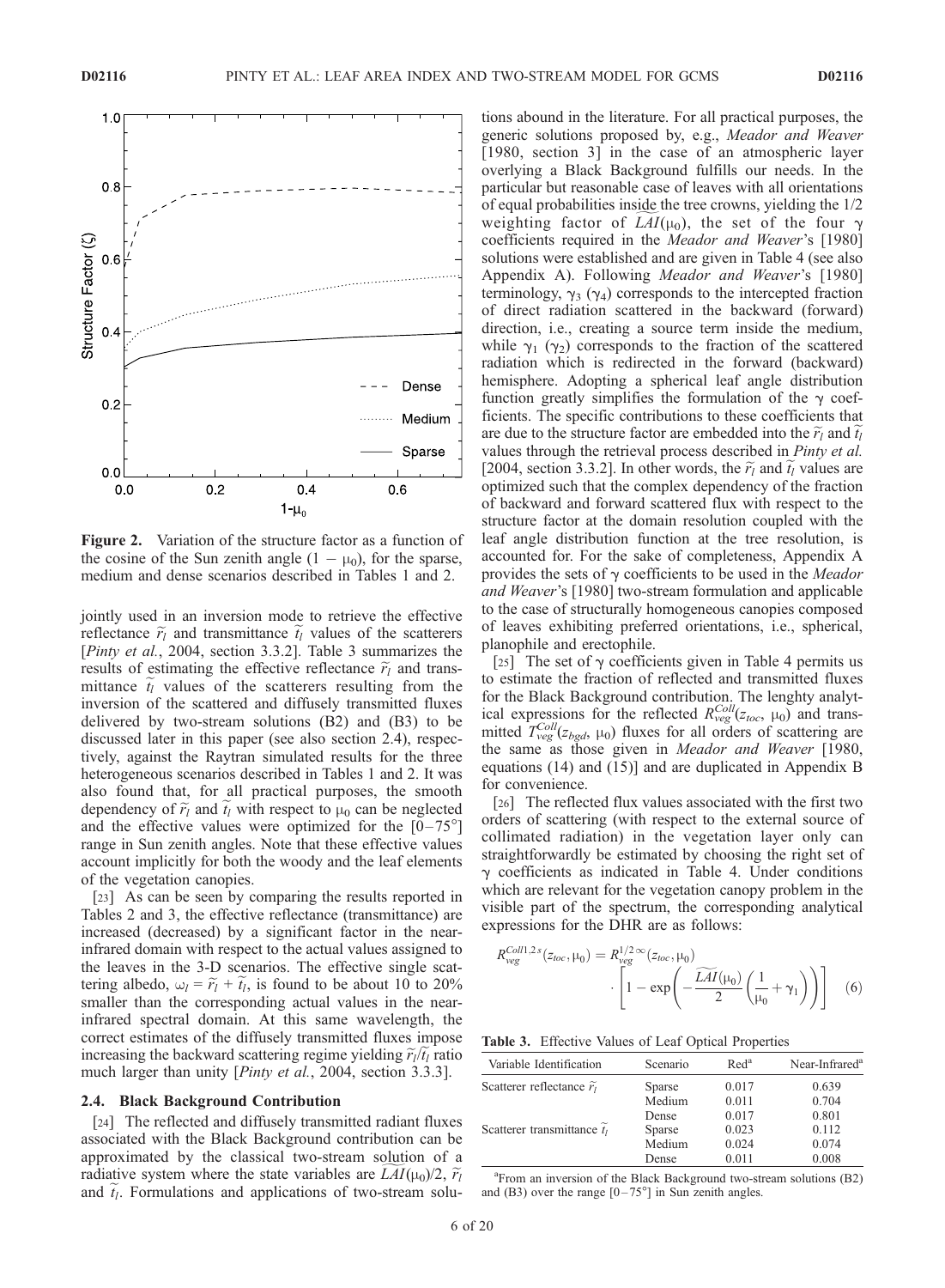Table 4. Expressions for the  $\gamma$  Coefficients for the Case of Vegetation Required in the Two-Stream Solution Proposed by *Meador and Weaver* [1980, equations (14) and (15)] with  $\omega_l^{\hat{a}} = (\tilde{r}_l + \tilde{t}_l)$  and  $\delta_l^{\hat{a}} = (\tilde{r}_l - \tilde{t}_l)$ 

| <b>Scattering Order</b>                       |                    |                                                  |                                                                                           |                                                                                  |
|-----------------------------------------------|--------------------|--------------------------------------------------|-------------------------------------------------------------------------------------------|----------------------------------------------------------------------------------|
| First<br>First and second <sup>b</sup><br>All | $\omega_l$<br>idem | $\gamma_{\rm F} \omega_{\rm I}$<br>$\sim$ $\sim$ | 2 $\frac{\omega_l}{l}$<br>$\mu_0 + \mu_0 \frac{\delta_l}{6}$ / $\omega_l$<br>idem<br>idem | $\gamma_{\rm{f}}\omega_{l}$<br>$\frac{\mu_0 \frac{\delta l}{6}}{1}$ idem<br>idem |

<sup>a</sup>Using the inversion scheme described in section 2.3.2.

<sup>b</sup>With respect to the external collimated source of radiation.

where  $R_{\text{veg}}^{1/2\infty}$  denotes the flux reflected by a radiatively semi-infinite vegetation canopy given by the following expression when accounting for the first two orders of anisotropic scattering:

$$
R_{\text{veg}}^{1/2 \infty}(z_{\text{loc}}, \mu_0) = \frac{\omega_l \gamma_3}{1 + \gamma_1 \mu_0} \tag{7}
$$

[27] Effective LAI values are generally smaller than the corresponding true values in 3-D scenarios, though they can occasionally be larger, especially for low LAI canopies, due to the contribution of stems. Note that requiring the use of effective LAI values implies a reduction in the frequency of occurrence of optically deep canopies.

[28] Following that same two-stream approach, the associated total (direct plus diffuse) transmission factor is given by:

$$
T_{\text{vgg}}^{\text{Coll1,2s}}(z_{\text{bgd}}, \mu_0) = \exp\left(-\widetilde{\text{LAI}}(\mu_0)/2\mu_0\right) \left\{1 - \frac{\omega_l \gamma_4}{1 - \gamma_1 \mu_0} \right.\n\left.\left.\left[1 - \exp\left(\frac{\widetilde{\text{LAI}}(\mu_0)}{2}\left(\frac{1}{\mu_0} - \gamma_1\right)\right)\right]\right\}
$$
\n
$$
\gamma_1 \mu_0 \neq 1
$$
\n(8)

using the  $\gamma$  coefficient values indicated in the first two rows in Table 4. Since the fraction of absorbed radiation,  $A_{veg}^{Coll1,2s}(z_{bgd}, \mu_0)$  is simply given by the closure of the radiation balance equation for a black background condition, i.e.,  $A_{veg}^{Coll1,2s} = 1 - (R_{veg}^{Coll1,2s} + T_{veg}^{Coll1,2s})$ , it can be expressed as:

$$
A_{\text{veg}}^{Coll1,2s}(\mu_0) = \left[1 - \exp\left(-\widetilde{LAI}(\mu_0)/2\mu_0\right)\right] + \omega_l \left[f_1\left(\widetilde{LAI}(\mu_0), \mu_0, \gamma_1, \gamma_4\right) - f_2\left(\widetilde{LAI}(\mu_0), \mu_0, \gamma_1, \gamma_3\right)\right]
$$
(9)

where  $f_1$  ( $f_2$ ) represents the contribution due to the diffuse downward (upward) transmitted scattered flux. These are complex functions of the variables mentioned in parentheses which can be straightforwardly derived from (6) and (8).

[29] Equation (9) suggests that the fraction of the direct radiation absorbed by the Black Background contribution in the red spectral domain is strongly dominated by the first term on the right hand side which corresponds to the fraction of intercepted radiation. Indeed, the second term on the right hand side of (9) is weighted by the single scattering albedo which takes on small values since leaves are efficiently absorbing short wavelength radiation.

[30] The accuracy available from the two-stream solutions proposed by *Meador and Weaver* [1980, equations (14) and (15)] (see also (B2) and (B3)) was evaluated against a Monte-Carlo method for a wide set of variable values spanning a range relevant for the vegetation case (see Table 5). Extreme values of the ratio  $\tilde{r}_l/t_l$  were added to test the performance of the two-stream solutions under physically stringent conditions. Note that the proposed set of two-stream solutions are designed for addressing anisotropic leaf scattering properties which is a prerequisite given the typical range of  $\tilde{r}_l/t_l$  given in Table 3. Since the direct transmission factor is represented exactly, Figure 3 displays results obtained for the diffuse component only, that is  $t_{\text{veg}}^{\text{Coll}}(z_{\text{bgd}}, \mu_0) = T_{\text{veg}}^{\text{Coll}}(z_{\text{bgd}}, \mu_0) - \exp(-\widetilde{LAI}(\mu_0)/2\mu_0).$ This figure illustrates the good performance of the twostream solutions, i.e., limited bias and scatter around the one to one line, in the red (significant absorption) and near-infrared (significant contribution due to multiple scattering) spectral domains, for both  $R_{veg}^{Coll}$  and  $t_{veg}^{Coll}$ . It is noteworthy that the relative contribution due to the direct component,  $\exp(-LAI(\mu_0)/2\mu_0)$ , with respect to the total, is large enough under canopy conditions yielding the largest discrepancies displayed on Figure 3, such that the overall agreement between the total directional transmission factors is very good, for all practical purposes.

[31] The relative contributions due to the first two orders of scattering with respect to the full solution are shown in Figure 4 for both the reflected and diffusely transmitted radiant fluxes. In the red spectral domain (top panel), strong leaf absorption translates into a small value of the single scattering albedo  $\omega_l$  and, thus, the solution given by considering the first two orders of scattering only, constitutes a very good approximation of the full solution. However, in the near-infrared spectral domain, multiple scattering is significant. Large values of  $LAI(\mu_0)$  yield the worst case scenarios depending on the back/forward scattering efficiency that is, the ratio  $\tilde{r}_l/\tilde{t}_l$  given in Table 5:  $\widetilde{r}_l/\widetilde{t}_l$  < 1 ( $\widetilde{r}_l/\widetilde{t}_l$  > 1) favors forward (backward) scattering and the first two orders of scattering may only account for about 50% (70%) of the total in the worst case scenarios. The opposite situation holds when considering the diffuse component of the total transmission factor. The condition

Table 5. Variable Values Adopted to Evaluate the Accuracy of the Two-Stream Based Solutions Valid for the Structurally Homogeneous Case

| Variable Identification                                                                                        | Values                                                                                                                                                                                                                        |
|----------------------------------------------------------------------------------------------------------------|-------------------------------------------------------------------------------------------------------------------------------------------------------------------------------------------------------------------------------|
| Sun zenith angle<br>LAI<br>$\widetilde{r_l}/\widetilde{t_l}$<br>$\omega_l = \widetilde{r_l} + \widetilde{t_l}$ | 0, 30, 60 and $80^{\circ}$<br>0.5, 1, 3 and 6 $(m^2/m^2)$<br>$0.1, 0.2, 0.5, 1, 2, 5$ and 10<br>from $0.025$ to $0.25$ in steps<br>of 0.025 (red domain)<br>from $0.7$ to $0.95$ in steps of $0.05$<br>(near-infrared domain) |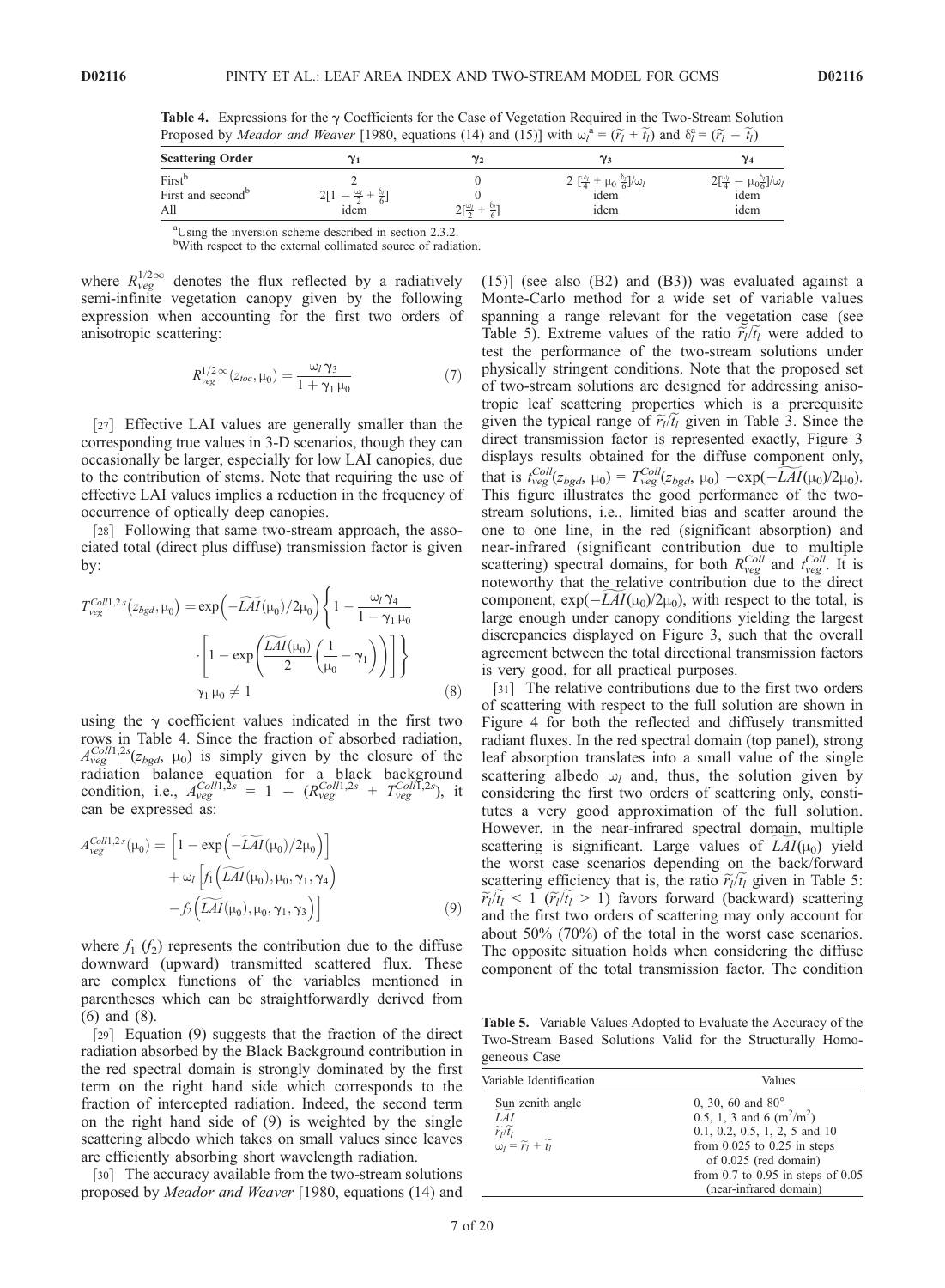

**Figure 3.** Comparison between the reflected  $R_{veg}^{Coll}$  (left panels) and diffusely transmitted  $t_{veg}^{Coll}$  (right panels) radiant fluxes estimated using the full solutions resulting from a two-stream approximation, (B2) and (B3), respectively, against those simulated with a Monte-Carlo approach. The top (bottom) panels correspond to typical conditions occurring in the red (near-infrared) spectral domain. The evaluation is performed for all cases included in Table 5.

 $\widetilde{r}_l/\widetilde{t}_l > 1$ , that translates into canopies optically deeper than for isotropic scattering, is more likely to happen in the near-infrared spectral domain [*Pinty et al.*, 2004].

[32] The expressions given by (6) and (7) differ in many respects from those sometimes implemented, for instance, in the Common Land Model (CLM) albedo scheme [e.g., Zhou et al., 2003] to represent this Black Background contribution. For instance, the CLM scheme prescribes the values for the optically deep canopy albedo,  $\hat{R}^{1/2\infty}_{\text{veg}}(z_{\text{loc}}, \mu_0)$ , that are not, as suggested by (7), (1) dependent on the Sun zenith angle and (2) driven by leaf scattering properties

which are themselves assigned fixed values in the CLM ( $\omega_l$  = 0.15 and 0.85 for the red and near-infrared spectral domains, respectively). There is thus some inconsistency in the CLM to impose fixed values for the leaf properties while allowing the albedo for optically deep canopies to change as a function of the biome type. Moreover, the bracketed term in (6), which represents the scattering contribution due to finite canopy optical thickness, also differs from the corresponding one sometimes adopted in the CLM albedo scheme. Indeed, following this CLM type of implementation [e.g., Zhou et al., 2003, equation (12)] and using (7), (6) can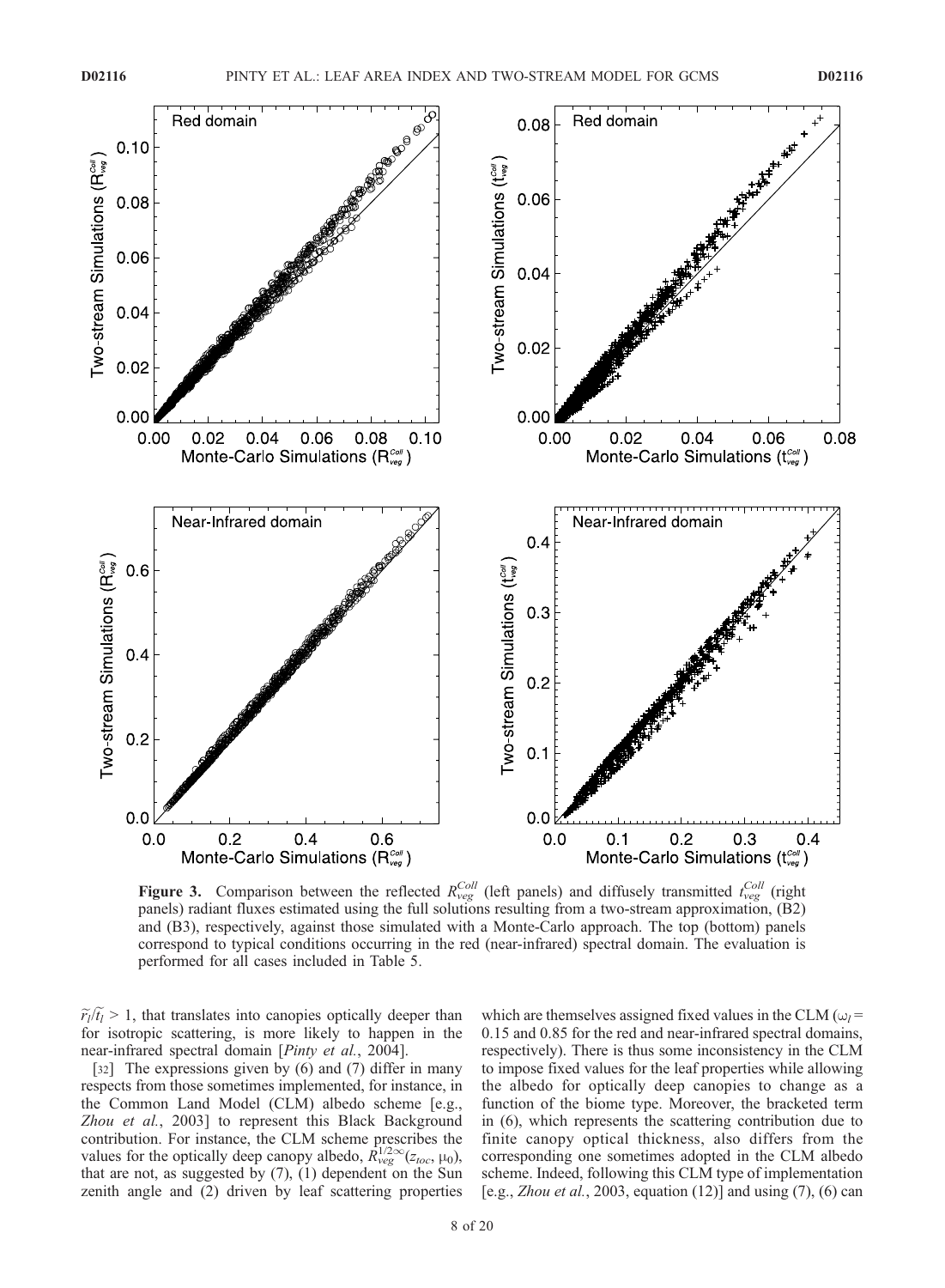

Figure 4. Comparison between the reflected and diffusely transmitted radiant fluxes estimated using the first two orders of scattering only,  $R_{\text{veg}}^{Coll1,2s}$  from (6) and  $t_{\text{veg}}^{Coll1,2s}$  from (8), respectively, against those obtained from the full solutions,  $R_{veg}^{Coll'}$  from (B2) and  $t_{veg}^{Coll}$  from (B3). The top (bottom) panel corresponds to typical conditions occurring in the red (near-infrared) spectral domain. The evaluation is performed for all cases included in Table 5.

be rewritten as:

$$
R_{\text{veg}}^{\text{Coll1,2s}}(z_{\text{loc}}, \mu_0) = R_{\text{veg}}^{1/2 \infty}(z_{\text{loc}}, \mu_0) \left[ 1 - \exp\left( -\frac{\widetilde{LAI}(\mu_0)}{2} \cdot \left( \frac{\mu_0 \gamma_3}{\mu_0 R_{\text{veg}}^{1/2 \infty}(z_{\text{loc}}, \mu_0)} \right) \right) \right]
$$
(10)

[33] In the limit of isotropic single scattering assumption, (10) differs from the CLM formula by a factor of 2 in the argument of the exponential. It thus looks like the contribution to the total albedo due to the Black Background component is sytematically overestimated by the CLM except for optically deep canopies, unless compensation exists somewhere else, e.g., through prescribing ad hoc values to the other variable entering the model albedo calculations.

## 2.5. Black Canopy Contribution

[34] Following *Pinty et al.* [2004], the BRF field associated with the Black Canopy contribution can be expressed as:

$$
\rho_{bgd}^{UnColl}(z_{loc}, \Omega, \Omega_0) = \rho_{bgd}(z_{bgd}, \Omega, \Omega_0)
$$

$$
\cdot T_{veg}^{[UnColl}(z_{bgd}, \Omega_0) T_{veg}^{[UnColl}(z_{loc}, \Omega)
$$
 (11)

where the angular dependency of  $LAI$  has been omitted:

$$
T_{\text{veg}}^{UnColl}(z_{bgd}, \Omega_0) = \exp\left(-\widetilde{LAI}/2\mu_0\right)
$$
  

$$
T_{\text{veg}}^{UnColl}(z_{loc}, \Omega) = \exp\left(-\widetilde{LAI}/2\mu\right)
$$
 (12)

[35] Note that (12) and further equations use the azimuthal average of the uncollided upward and downward direct transmission functions. These expressions also neglect specific features arising from actual 1-D discrete and 3-D situations such as the enhanced backscattering effects known as the hot spot phenomenon. At this stage, the latter contribution to the total albedo is not accounted for since the impact of this specific effect is considered negligible. Thus the corresponding contribution to the total DHR,  $R_{bgd}^{UnColl}(z_{loc}, \Omega_0)$ , in the case of a background which BHR (or white sky albedo) is noted  $R_{bgd}$ , becomes:

$$
R_{bgd}^{UnColl}(z_{loc}, \mu_0) = R_{bgd} \exp\left(-\widetilde{LAI}/2\mu_0\right) \overline{T_{vgg}^{UnColl}}(z_{loc}) \qquad (13)
$$

with

$$
\overline{T_{\text{veg}}^{\text{UnColl}}}(z_{\text{loc}}) = 2 \int_0^1 \exp\left(-\widetilde{LAI}(\mu)/2\mu\right) \mu d\mu \tag{14}
$$

[36] It is possible to solve (14) if one assumes the functional dependency of  $LAI$  on  $\mu$ . Using (4) for expressing  $LAI(\mu)$  yields the following approximation of (14):

$$
\overline{T_{\text{veg}}^{\text{UnColl}}}(z_{\text{loc}}) \approx 2 \int_0^1 \exp\left(-\widetilde{LAI}^{\star}/2\mu\right)\mu d\mu \tag{15}
$$

where LAI is the effective LAI value satisfying (4) at  $\mu$  = 0.5. Accordingly, the solution to (15) is given by the following analytical expression:

$$
\overline{T_{\text{veg}}^{\text{UnColl}}}(z_{\text{loc}}) = \exp\left(-\widetilde{LAI}^{\star}/2\right) \left[1 - \widetilde{LAI}^{\star}/2 + \left(\widetilde{LAI}^{\star}/2\right)^{2} \times \exp\left(\widetilde{LAI}^{\star}/2\right) \Gamma\left(0, \widetilde{LAI}^{\star}/2\right)\right]
$$
\n
$$
\times \exp\left(\widetilde{LAI}^{\star}/2\right) \Gamma\left(0, \widetilde{LAI}^{\star}/2\right) \tag{16}
$$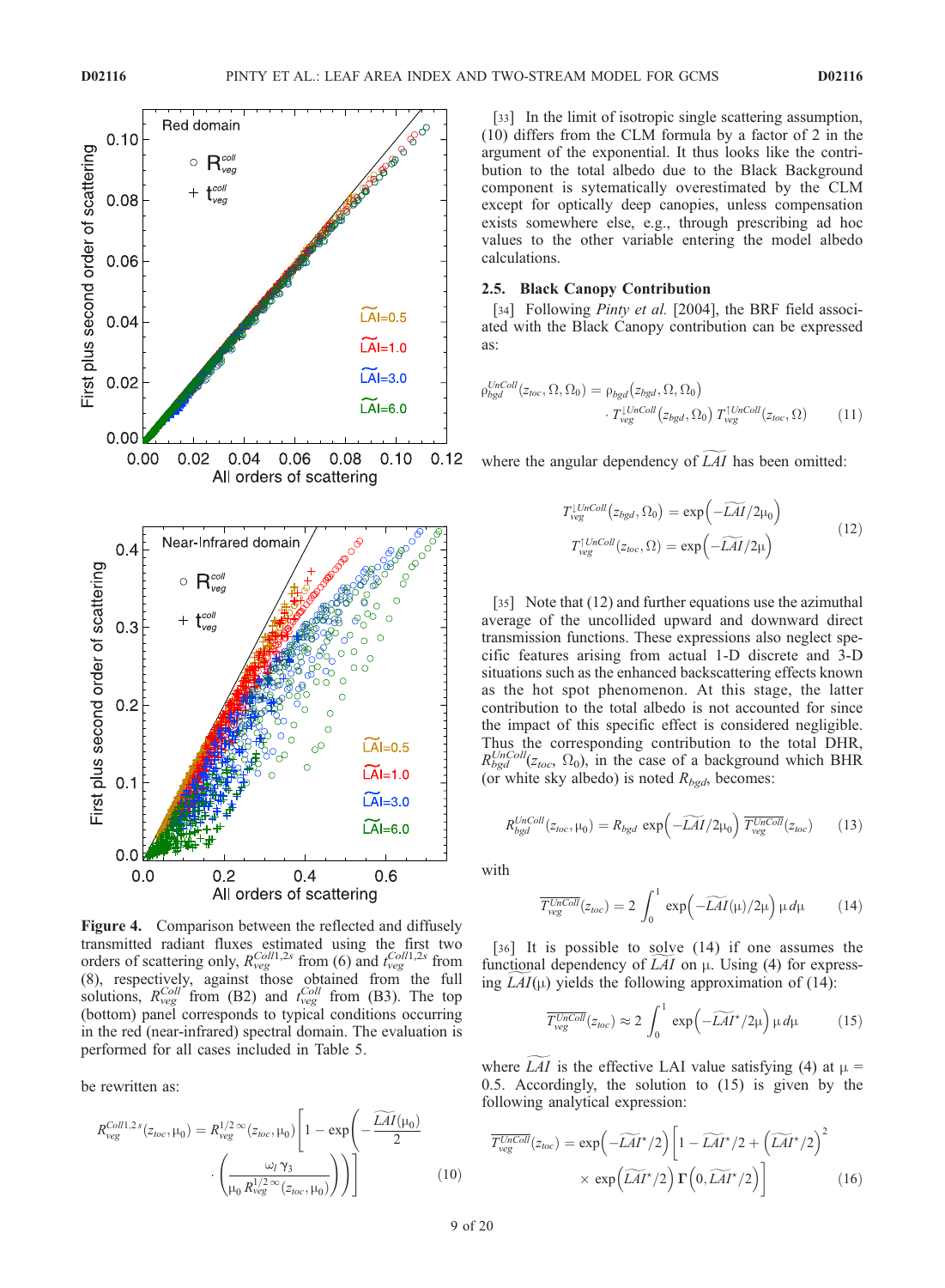

Figure 5. Comparison between results obtained using equations (16), (18), and (19), respectively, entering the estimation of the directional Hemispherical transmission factor for the upward travelling uncollided radiation.

where

$$
\Gamma\left(0,\widetilde{LAI^*}/2\right) = \int_{\widetilde{LAI^*}/2}^{\infty} t^{-1} \exp(-t) dt \qquad (17)
$$

is the incomplete Gamma function that can be evaluated accurately using a continued fraction development for any value of LAI/2 [Abramowitz and Stegun, 1970, p. 263, equation  $(6.5.31)$ ]. It is worthwhile to note that for typical range of values of *LAI*/2, i.e., less than 5,  $T_{\text{veg}}^{\text{UnColl}}(z_{\text{toc}})$  can be approximated by:

$$
\overline{T_{\text{veg}}^{\text{UnColl}}}(z_{\text{loc}}) \approx \exp\left(-\widetilde{LAI}^{\star}/2\right)\left(\frac{1}{1+\widetilde{LAI}^{\star}/2}\right) \tag{18}
$$

and, thus, the power-law of attenuation (18) reduces to the classical exponential attenuation under conditions where  $\widetilde{LAI}^{\star}/2$  or  $\zeta^{\star}$  is small enough, yielding:

$$
\overline{T_{\text{veg}}^{\text{UnColl}}}(z_{\text{loc}}) \approx \exp\left(-\widetilde{LAI}^{\star}\right) \approx \exp(-\langle LAI \rangle \zeta^{\star})
$$
\n
$$
\widetilde{LAI}^{\star} \to 0
$$
\n(19)

[37] The  $\zeta^*$  factor can be further interpreted as an hemispherical structure factor expressing the effects due to the internal variability of the leaf area density inside the domain resulting from 3-D vegetation architecture. One may anticipate that this hemispherical factor can be linked to statistical descriptors of the domain-averaged heterogeneity such as, for instance, the first order structure function, or ''Hurst'', exponent of canopy density and height fields [Widlowski et al., 2001b] and/or tree scale statistics such as the ratio between average tree density and the mean nearest tree distance [Widlowski et al., 2004] (see Table 1) and/or any other appropriate indicator as suggested by Knyazikhin et al. [1998a].

[38] By definition the structure factor is equal to unity only for a structurally homogeneous turbid plane parallel medium and, in this case, (13),  $R_{bgd}^{UnColl}(z_{toc}, \mu_0)$  reduces to:

$$
R_{bgd}^{UnColl}(z_{loc}, \mu_0) = R_{bgd} \exp\left(-\widetilde{LAI}/2\,\mu_0\right) \exp\left(-\widetilde{LAI}^{\star}\right)
$$
  

$$
\widetilde{LAI} \to 0
$$
 (20)

[39] Equation (20) is identical to the solution implemented, for instance, in the Common Land Model (CLM) albedo scheme [e.g., Zhou et al., 2003] to represent the contribution to surface albedo that is due to the background underneath the vegetation layer. This formulation is thus valid for optically thin vegetation layers.

[40] Figure 5 shows a comparison between results from (16), (18), and (19). It suggests that, for all practical purposes, (18) offers a good compromise between accuracy and computational cost for both small and large LAI values, i.e., it preserves the deviation from the exponential decay and is easy to estimate. Note also that, under conditions where LAI takes intermediate values (LAI  $\approx$  1), (19) can significantly underestimate the directly transmitted flux compared to (18) and, in doing so, degrade the accuracy of the absorbed flux. The accuracy estimation of  $T_{\text{v}eg}^{\text{UnColl}}(z_{\text{toc}})$ is, however, largely preserved by weighting the argument of the exponential in (19) with an empirical factor equal to 0.705. Alternatively, (18) can be made to fit better the exact solution expressed by (15) simply by replacing the 0.5 factor by 0.45, both in the exponential and the denominator.

#### 2.6. Coupled Canopy-Background Contribution

[41] Following the approach proposed by *Pinty et al.* [2004], and adopting a turbid medium representation, the contribution to the BRF field due to the multiple interactions between the background and the vegetation layer can be written as:

$$
\rho_{bgd}^{Coll}(z_{loc}, \Omega, \Omega_0) = \rho_{bgd}(z_{bgd}, \Omega, \Omega_0) \left[ \breve{\rho}_{bgd}^{Coll}(z_{loc}, \Omega, \Omega_0) + \breve{\rho}_{bgd}^{Coll}(z_{loc}, \Omega, \Omega_0) \right]
$$
\n(21)

where the first bracketed term  $\tilde{\rho}_{bgd1}^{Coll}(z_{toc}, \Omega, \Omega_0)$  represents the contribution to the angular field of the BRF due to the radiation singly collided by the background before or after being scattered at least once by the vegetation layer. The second bracketed term,  $\tilde{p}_{bgdn}^{Coll}$  ( $z_{loc}$ ,  $\Omega$ ,  $\Omega_0$ ) represents the additional contribution involving multiple canopy-background interactions. These contributions to the reflected radiant flux can thus be formally expressed as:

$$
R_{bgd}^{Coll}(z_{loc}, \mu_0) = R_{bgd} \left[ \breve{R}_{bgd}^{Coll}(z_{loc}, \mu_0) + \breve{R}_{bgd}^{Coll}(z_{loc}, \mu_0) \right]
$$
 (22)

where  $\check{\mathcal{R}}_{bgd1}^{Coll}$  involves both the diffuse downward and upward transmission factors (estimated with no contamina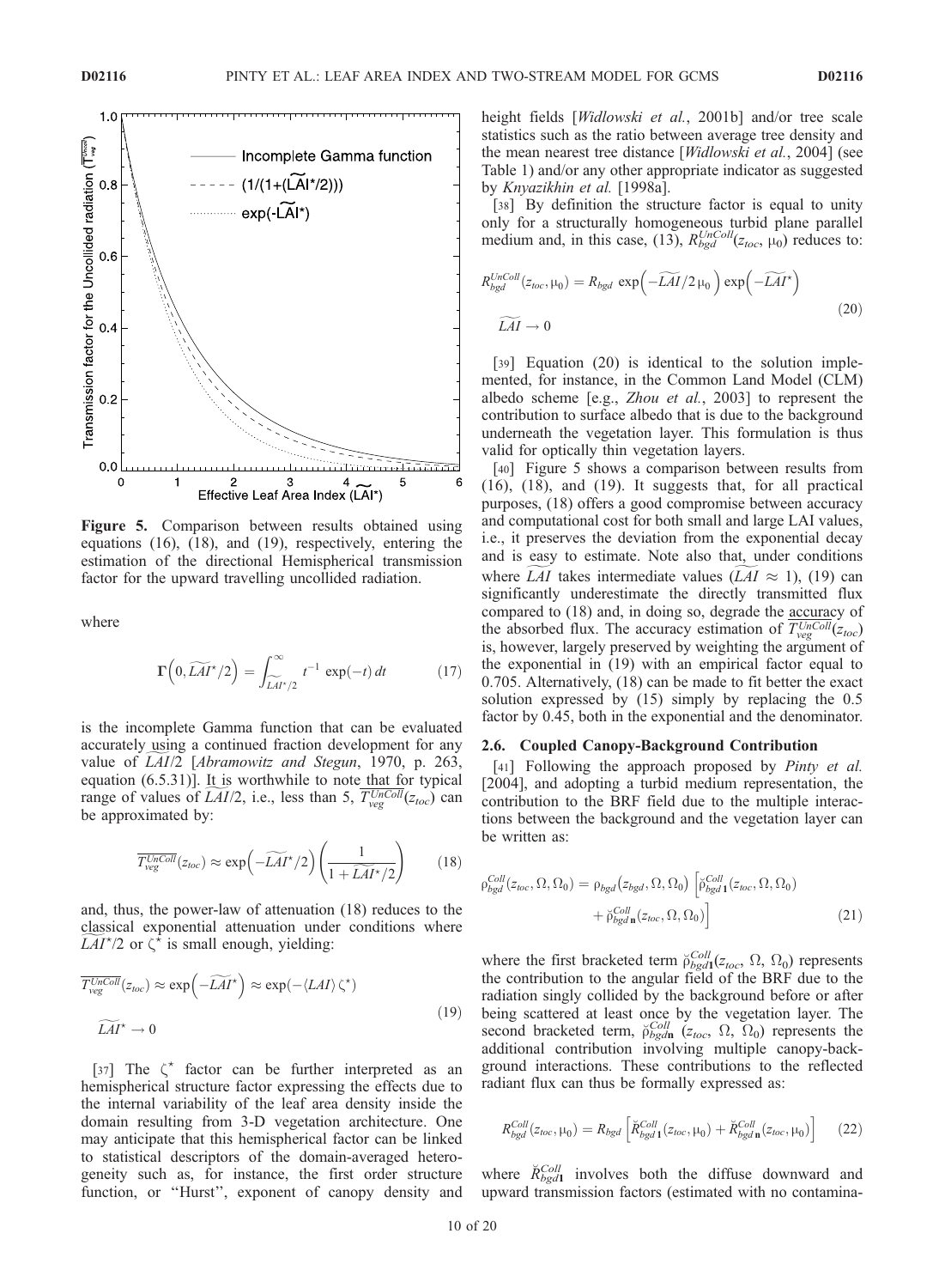tion by the background). Its contribution is formally given by:

$$
\breve{R}_{bgd1}^{Coll}(z_{loc}, \mu_0) = \exp\left(-\widetilde{LAI}/2\mu_0\right) \times 2 \int_0^1 t_{veg}^{Coll}(z_{loc}, \mu) \mu d\mu \n+ t_{veg}^{Coll}(z_{bgd}, \mu_0) \times 2 \int_0^1 \exp\left(-\widetilde{LAI}/2\mu\right) \mu d\mu \n+ t_{veg}^{Coll}(z_{bgd}, \mu_0) \times 2 \int_0^1 t_{veg}^{Coll}(z_{loc}, \mu) \mu d\mu
$$
\n(23)

where  $t_{\text{veg}}^{Coll}(z_{\text{ref}}, \mu_x)$  is the diffuse part of the directional hemispherical transmission factor. Equation (23) can be equivalently estimated with the following expression:

$$
\breve{R}_{bgd1}^{Coll}(z_{loc}, \mu_0) = T_{veg}^{Coll}(z_{bgd}, \mu_0) \overline{T_{veg}^{Coll}(z_{loc})}
$$

$$
- \exp\left(-\widetilde{LAI}/2\mu_0\right) \overline{T_{veg}^{UnColl}}(z_{loc}) \tag{24}
$$

[42] Exact and approximate solutions for  $T_{\text{veg}}^{UnColl}$  were established in section 2.5.  $T_{\text{veg}}^{\text{Coll}}(z_{\text{toc}})$  is the bi-hemispherical transmission factor for total upward radiation assuming an isotropic source at the bottom of the canopy, that is:

$$
\overline{T_{\text{veg}}^{\text{Coll}}}(z_{\text{loc}}) = 2 \int_0^1 T_{\text{veg}}^{\text{Coll}}(z_{\text{bgd}}, \mu') \,\mu' \,d\mu'
$$
\n(25)

[43] This quantity can be estimated accurately by the solutions of the two-stream approximations derived for an isotropic source of illumination (see Appendix B). Note that for single scattering conditions by the homogeneous vegetation layer,  $\frac{PColl1s}{P_{veg}} \rightarrow \frac{\gamma_2}{4}$  when the vegetation layer becomes optically deep. This approximation was already established by Dickinson [1983, equation (2.15)] and further served as a baseline for assigning typical values to optically deep vegetation canopies in the CLM.

[44] Following *Pinty et al.* [2004], the additional contribution involving multiple canopy-background interactions in (22) can be written as:

$$
\breve{R}_{bgd\,\mathbf{n}}^{Coll}(z_{loc},\mu_0) = \overline{T_{veg}^{Coll}}(z_{loc}) S_{bgd\,\mathbf{n}}^{Coll}(z_{bgd},\mu_0)
$$
\n(26)

[45] The term  $S_{bgdn}^{Coll}(z_{bgd}, \mu_0)$  in (26) represents the source term at the background level due to multiple scattering between the background and the vegetation layer. It can itself be approximated as:

$$
S_{bgd\,\mathbf{n}}^{Coll}(z_{bgd},\mu_0) \approx T_{veg}^{Coll}(z_{bgd},\mu_0) R_{bgd} \frac{\overline{R_{veg}^{Coll}}(z_{loc})}{1 - R_{bgd} \,\overline{R_{veg}^{Coll}}(z_{loc})} \quad (27)
$$

where  $R_{veg}^{Coll}(z_{toc})$  can be estimated accurately by the solutions of the two-stream approximations derived for an isotropic source of illumination (see Appendix B).

#### 2.7. Summary of the Proposed Radiation Scheme

[46] This section summarizes the results established so far and highlights some of the simplifications implied when considering only the first two orders of scattering within the vegetation layer.

# 2.7.1. Radiant Fluxes Associated With Direct Illumination

[47] According to (2) and developments proposed in sections 2.4, 2.5, and 2.6, the surface albedo of a radiatively independent volume containing either 1-D or 3-D vegetation canopies can be formally written as:

$$
R_{coupled}^{total}(z_{loc}, \mu_0) = R_{veg}^{Coll} \left( z_{loc}, \mu_0; \widetilde{LAI}(\mu_0)/2, \widetilde{r}_l, \widetilde{t}_l \right) + R_{bgd} \left\{ \overline{T_{veg}^{UnColl}} \left( z_{loc}; \widetilde{LAI}^{\star}/2, \widetilde{r}_l, \widetilde{t}_l \right) \right. \cdot \exp \left( -\widetilde{LAI}(\mu_0)/2\mu_0 \right) + \left[ \widetilde{R}_{bgd}^{Coll} \left( z_{loc}, \mu_0; \widetilde{LAI}(\mu_0)/2, \widetilde{LAI}^{\star}, \widetilde{r}_l, \widetilde{t}_l \right) \right. + \widetilde{R}_{bgd}^{Coll} \left( z_{loc}, \mu_0; \widetilde{LAI}(\mu_0)/2, \widetilde{LAI}^{\star}, \widetilde{r}_l, \widetilde{t}_l, R_{bgd} \right) \right] \} \tag{28}
$$

[48] Similarly, the domain-averaged total transmission factor associated with this 3-D vegetation canopy is written as:

$$
T_{coupled}^{total}(z_{bgd}, \mu_0) = T_{vg}^{Coll}(z_{bgd}, \mu_0; \widetilde{LAI}(\mu_0)/2, \widetilde{r}_l, \widetilde{t}_l) + S_{bgd \, \mathbf{n}}^{Coll} (z_{bgd}, \mu_0; \widetilde{LAI}^{\star}, \widetilde{r}_l, \widetilde{t}_l, R_{bgd})
$$
(29)

and the corresponding absorbed flux, derived from the radiation balance equation for a non-black background, is expressed as (with omission of the state variables):

$$
A_{coupled}^{total}(\mu_0) = A_{veg}^{Coll}(\mu_0) + R_{bgd} \left\{ T_{veg}^{Coll}(z_{loc}, \mu_0) - \left[ \overline{T_{veg}^{UnColl}}(z_{bgd}) \exp\left(-\widetilde{LAI}(\mu_0)/2\mu_0\right) \right. \\ \left. + \widetilde{R}_{bgd}^{Coll}(z_{loc}, \mu_0) + \widetilde{R}_{bgd}^{Coll}(z_{loc}, \mu_0) \right] \right\} \\ + S_{bgd}^{Coll} \left[ z_{bgd}, \mu_0 \right] \left[ R_{bgd} - 1 \right] \tag{30}
$$

where, depending on the desired accuracy, the Black Background contribution,  $R_{veg}^{Coll}$ ,  $T_{veg}^{Coll}$  and  $A_{veg}^{Coll}$ , can be estimated using one of the proposed two-stream solutions, i.e., (B2) or (6) and (B3) or (8). The transmission factor  $T_{\text{veg}}^{\text{UnColl}}$  can be evaluated either with (16), (18) or (19), while  $\breve{R}_{bgd1}^{Coll}$  and  $\breve{R}_{bgd1}^{Coll}$  are approximated using (24) and (26), respectively. The estimate of the latter two contributions can as well benefit from the simplified formulations proposed in Appendix B.

[49] It is noteworthy that in the cases where the multiple scattering is limited, e.g., low  $LAI$  and/or in the visible part of the solar spectrum where  $\omega_l$  takes on small values, for large Sun zenith angles, the estimation of the radiant fluxes from (28), (29), and (30) is greatly simplified. For instance, in the single scattering limit with respect to the coupled vegetation-background system, the solution for  $R_{coupled}^{total}$  is given by the first two terms in (28) only. Under these same scattering conditions, the fraction of total transmitted is equal to  $exp(-LAI(\mu_0)/2\mu_0)$ , leading to the following simple expression for the absorbed flux, from the closure of the radiation balance equation for the coupled vegetation-background system, i.e.,  $A_{coupled}^{1s} = 1 (R_{\textit{coupled}}^{1s} + T_{\textit{coupled}}^{1s}) + R_{bgd} \times T_{\textit{coupled}}^{1s}$ 

$$
A_{\textit{coupled}}^{1s}(\mu_0) \approx \left(1 - \exp\left(-\widetilde{LAI}(\mu_0)/2\mu_0\right)\right) + \delta_{A_{\textit{coupled}}^{1s}} \qquad (31)
$$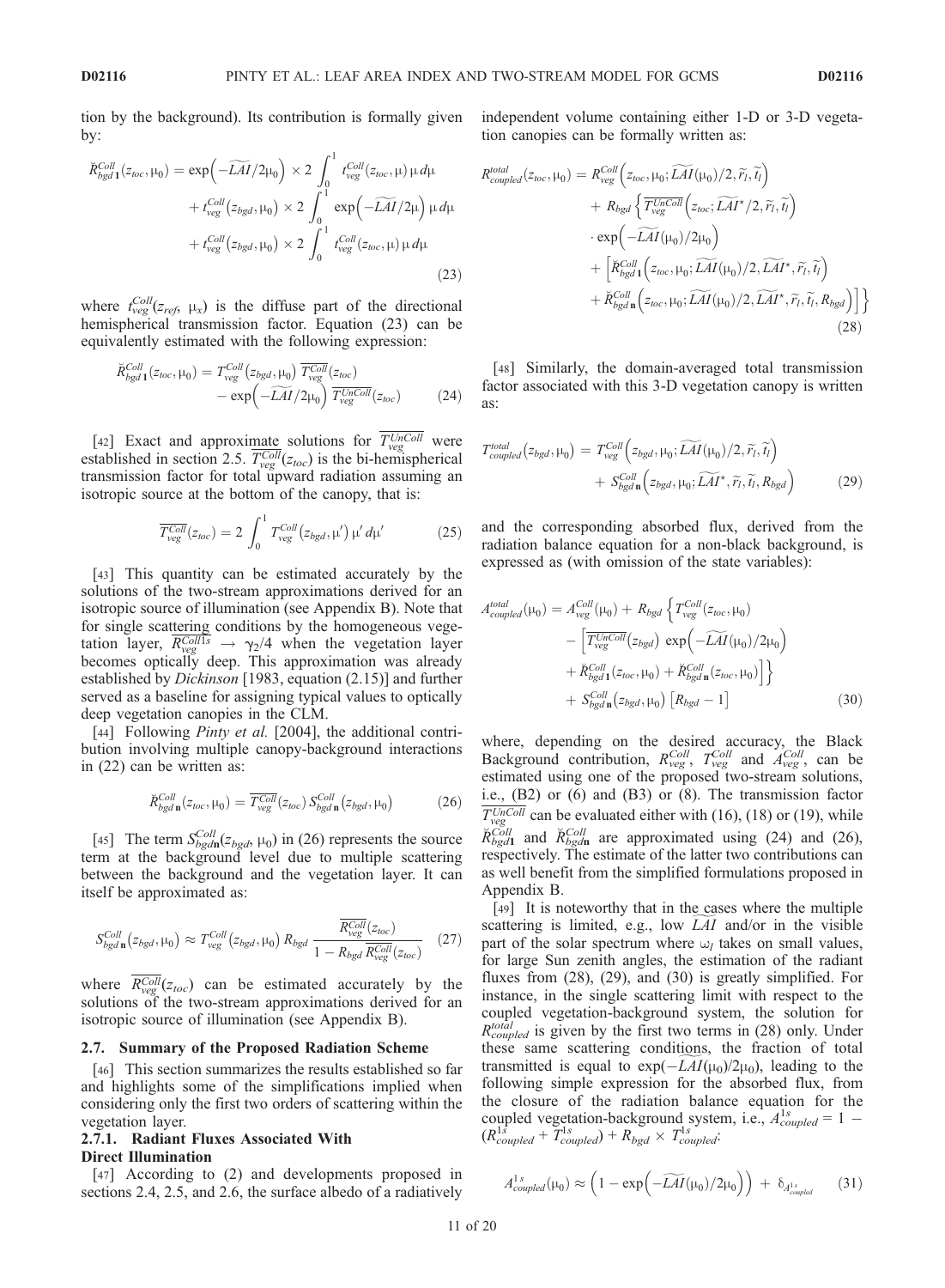where the first term, on the right hand side of the equation, corresponds to the fraction of intercepted direct radiation and  $\delta_{A_{coupled}^{1s}}$  accounts for all the remaining effects, that is:

$$
\delta_{A_{coupled}^{1s}}(\mu_0) = R_{bgd} \exp\left(-\widetilde{LAI}(\mu_0)/2\mu_0\right) \left(1 - \overline{T_{veg}^{UnColl}}\right) - R_{veg}^{Coll1s}(z_{loc}, \mu_0)
$$
\n(32)

[50]  $\delta_{A_{coupled}^{1s}}$  is thus a function expressing the balance between the contributions due to the fraction of upscattered flux at the bottom of the canopy (positive contribution), and the fraction of upscattered flux at the top of the canopy (negative contribution), that is the albedo of the Black Background contribution in the limit of single scattering. The former is logically given by the product of the isotropic source term illuminating the vegetation canopy from below, i.e.,  $R_{bgd}$  exp( $-LAI(\mu_0)/2\mu_0$ ), and the intercepted fraction over the entire upward hemisphere, i.e.,  $(1 - T_{\text{veg}}^{\text{UnColl}})$ .

[51] Given the order of magnitude of the two terms on the right hand side of (32), one may anticipate that the contribution due to the isotropic source of radiation at the bottom of the canopy largely offsets the one due to the canopy albedo. Indeed, for low (high) vegetation density conditions, the fraction of absorbed flux is rather small (large) so that the deviation from the intercepted flux as expressed by (32) remains limited, i.e., less than +0.05, provided the background brightness takes on normal values. The worst case scenario occurs when considering intermediate range of LAI/density conditions, especially in the red spectral region of the spectrum where canopy albedo is small due to the significant leaf absorption.

[52] The accuracy and relevance of the solution derived when accounting for the first orders of scattering by the coupled Canopy-Background system will be evaluated in section 3 against full solutions estimated with realistic 3-D scenarios.

[53] Equations (28), (29), and (30) constitute one of the few sets of formulae that can be adopted to represent the DHR, the transmission and thus the absorption factors contributing to the parameterization of the radiant fluxes with respect to a direct source of illumination. These specific formulae have the advantage to separate the scattering contributions due to the background (including the first order from the rest) from those invoking the vegetation layer itself.

## 2.7.2. Radiant Fluxes Associated With Diffuse Illumination

[54] The BHR<sub>iso</sub> ( $z_{toc}$ ) contribution to (1) is deduced from the corresponding DHR  $(z_{toc, \mu_0})$ , namely  $R_{coupled}^{total}$ , by replacing, in (28), the directional hemispherical reflectance and transmission factors for downward radiation by their corresponding bi-hemispherical values. Since the vegetation layer is assumed to be vertically uniform, the latter are the same for both the upward and downward directions. The following equation is thus obtained:

$$
\overline{R_{coupled}^{total}}(z_{loc}) = \overline{R_{veg}^{Coll}}\left(z_{loc}; \widetilde{LAI}^{\star}, \widetilde{r}_l, \widetilde{t}_l\right) + R_{bgd} \frac{\overline{T_{veg}^{Coll}}}{1 - R_{bgd} \overline{R_{veg}^{Coll}}\left(z_{loc}; \widetilde{LAI}^{\star}, \widetilde{r}_l, \widetilde{t}_l\right)} \tag{33}
$$

[55] In (33), the bi-hemispherical reflectance  $R_{\text{veg}}^{\text{Coll}}$  and the transmission factor  $T_{\text{veg}}^{\text{Coll}}$  can be estimated following the procedures described in Appendix B. The fraction of absorbed radiation under diffuse sky illumination can thus be approximated by the following expression in the limit of the single scattering regime:

$$
\overline{A_{\textit{coupled}}^{1s}} \approx \left(1 - \overline{T_{\textit{veg}}^{\textit{UnColl}}}\right) + \overline{\delta_{A_{\textit{coupled}}^{1s}}}
$$
\n(34)

where the first term on the right hand side of the equation corresponds to the fraction of intercepted diffuse radiation and  $\delta_{A_{\text{coupled}}^{1s}}$  is given by:

$$
\overline{\delta_{A_{coupled}^{1s}}} = R_{bgd} \overline{T_{veg}^{UnColl}} \left(1 - \overline{T_{veg}^{UnColl}}\right) - \overline{R_{veg}^{Collls}}(z_{loc}) \tag{35}
$$

[56] As discussed previously, for highly absorbing conditions such as those prevailing in the visible part of the spectral domain, and excluding exceptionally bright background conditions, e.g., snow covered background, (34) and (35) indicate that the fraction of diffuse radiation intercepted by the canopy controls the major part of the absorbed fraction.

[57] As can readily be seen by comparing the formulations obtained in the limit of single scattering with respect to direct and diffuse illumination, (31) and (34) respectively, the vegetation canopy layer intercepts and thus absorbs more (less) efficiently the diffuse sky illumination than the direct one for low (high) Sun zenith angle values. This effect is especially enhanced in the case of 3-D structurally heterogeneous media since, in addition to the  $\mu_0$  effect,  $LAI^* > LAI$ for low Sun zenith angle values. The diffuse sky radiation therefore tends to smooth the angular dependency of the absorbed flux with respect to the Sun zenith angle.

## 3. Accuracy of the Proposed Two-Stream Solutions

[58] This section investigates in detail the performance of the two-stream solutions for simulating jointly the scattered, transmitted and absorbed radiant fluxes that occur in realistic 3-D situations. To this end, the radiation transfer regimes of the three 3-D scenes presented in Tables 1 and 2 were calculated using the Raytran ray tracing Monte-Carlo model [Govaerts and Verstraete, 1998] and the three separate contributions, namely those due to the Black Background, the Black Canopy, and the multiple scattering between the background and the canopy, respectively, were estimated separately as proposed in (2).

[59] Figure 6 shows the relative contribution of each term to the total DHRs as a function of Sun zenith angle. The evaluation of the various relative contributions to the total signal helps better assessing the level of assumptions, e.g., using solutions derived in the limit of single scattering and/ or small LAI conditions, that can be adopted for an accurate simulations of the three radiant fluxes. For all practical purposes, the scenarios implementing the difficult case of a background covered by snow is the most demanding in terms of accuracy of the Black Canopy and coupled Canopy-Background contributions.

[60] Figure 7 illustrates the performance and errors associated with the various two-stream based solutions established for the DHR component of the surface albedo in the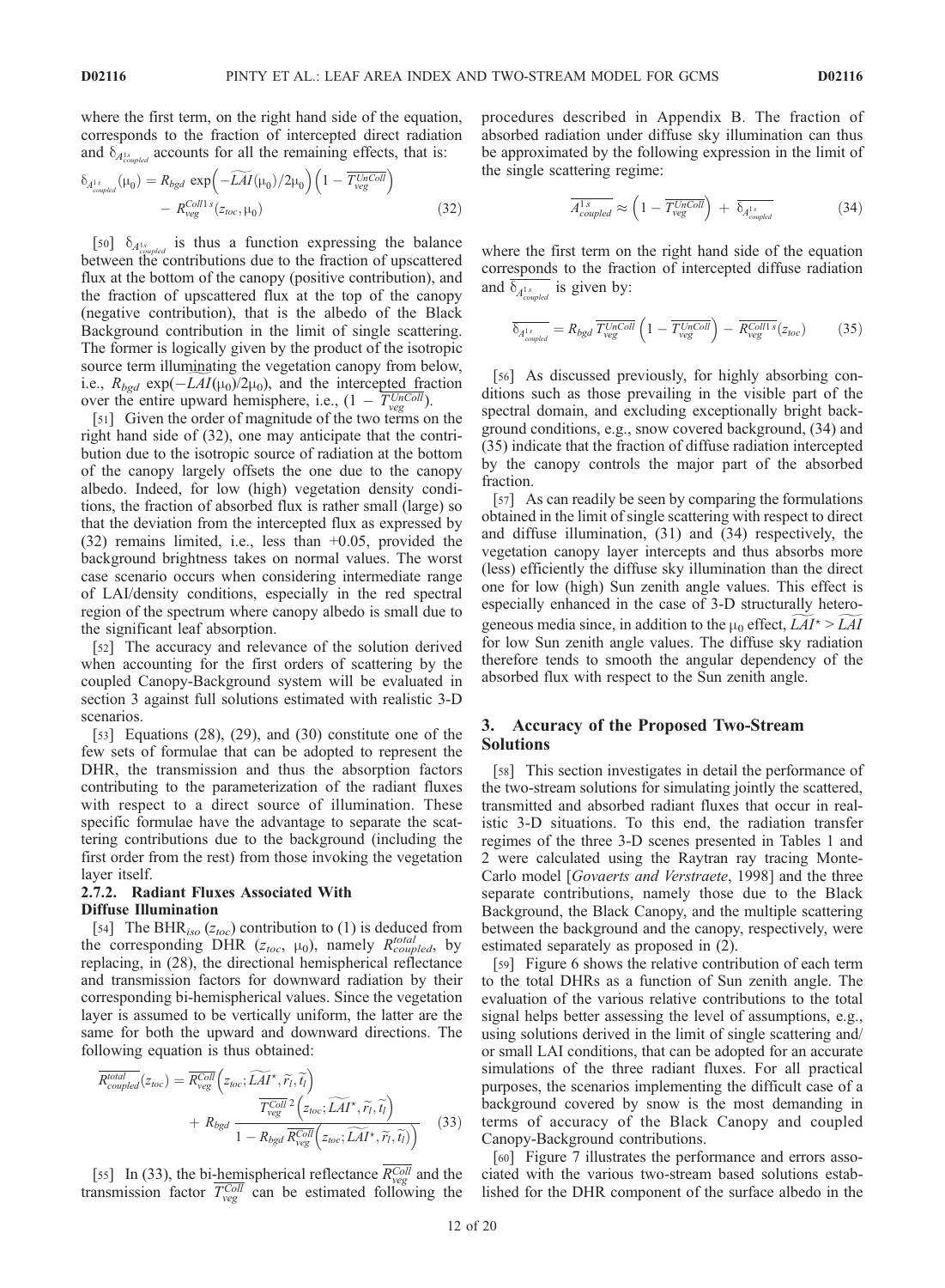

Figure 6. Relative contribution of each contributing terms in (2) to the total DHRs for the sparse, medium and dense scenarios described in Tables 1 and 2.

case of sparse, medium and dense canopy conditions. It shows that both the amplitudes and Sun angle dependencies are well reproduced by the full two-stream solutions. Indeed, the dominant contributions due to the Black Background and the Black canopy are both assessed very accurately from the procedure described here. The largest but still negligible discrepancies occurring in the near-infrared domain with a snow covered background condition are due to the term  $\breve{R}_{bgd}^{Coll}$  embedded into the coupled Canopy-Background contribution parameterized in section 2.6. This figure also shows that the solutions obtained in the single scattering limit provide accurate estimations in the red spectral domain but yield very significant differences in the amplitude in the near-infrared spectral domain.

[61] Figure 8 gives some numerical examples of the weighting effects induced by the diffuse radiation, on the fraction of absorbed radiation in the visible part of the spectrum, in the case of the three 3-D scenes presented in Tables 1 and 2. These estimations use (1) to parameterize the relative direct versus diffuse contribution and are provided for two aerosol load conditions, namely for aerosol optical depth values at  $0.5 \mu m$  equal to  $0.1 \text{ and}$ 0.4. The direct versus diffuse atmospheric transmission functions have been calculated as a function of the Sun zenith angle for the visible  $(0.3-0.7 \mu m)$  spectral range in the case of US-62 type of standard atmosphere implementing a continental aerosol model which includes a mixture of dust-like, water-soluble, and soot components [see Vermote et al., 1997]. Figure 8 suggests that the contribution due to the diffuse sky illumination to the total fraction of absorbed flux,  $A^*(\mu_0) = A_{coupled}^{total}(\mu_0) f^{\downarrow dir}(\mu_0) + f^{\downarrow diff}(\mu_0) \overline{A_{coupled}^{total}}$ , can become significant, i.e., about  $\pm 0.1$ , when the Sun zenith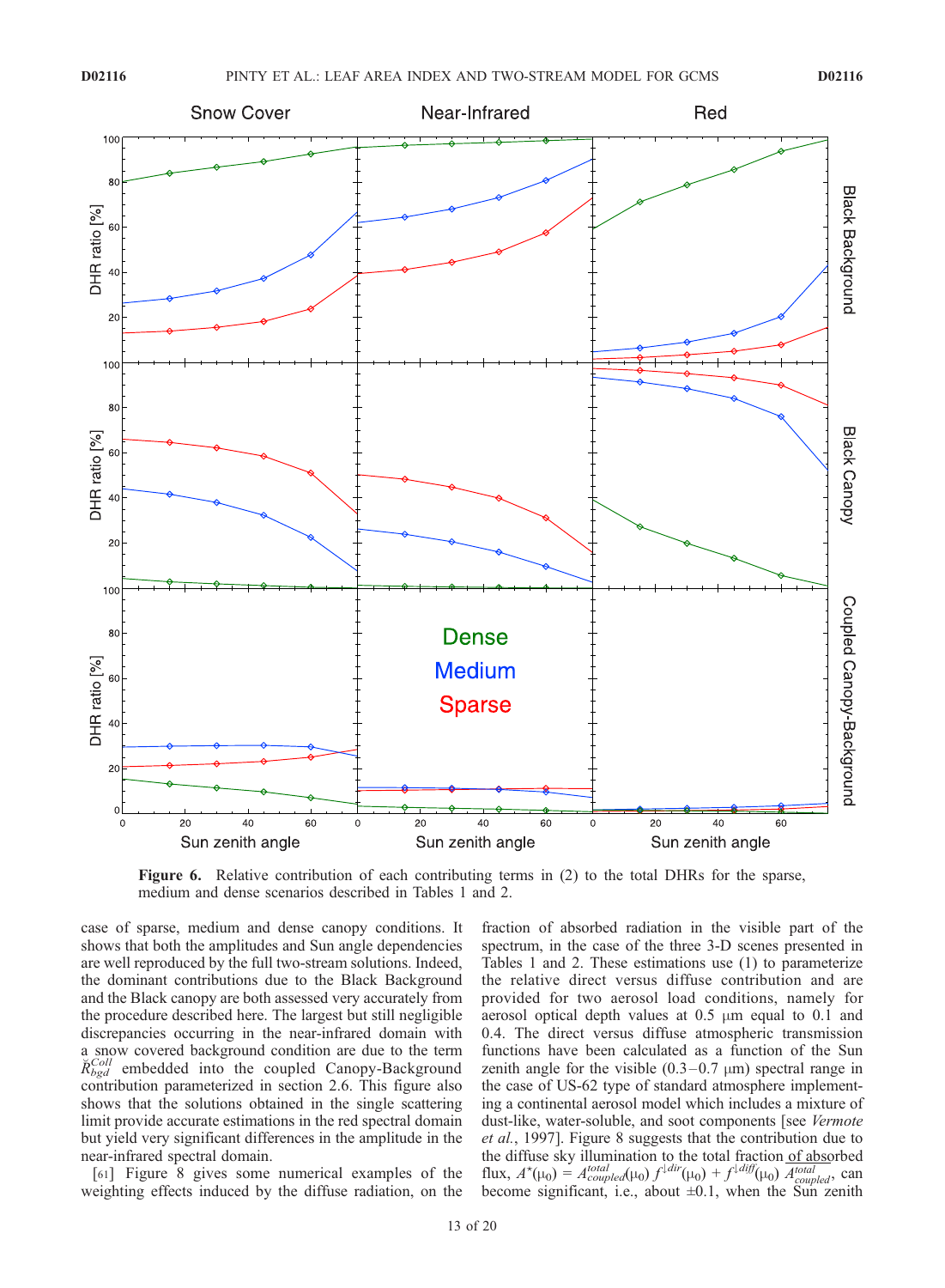

Figure 7. Comparison between the true and the two-stream based series of approximations for the DHRs in the cases of sparse, medium and dense canopy scenario. Symbols  $\uparrow \downarrow$ ,  $\uparrow \downarrow$ <sup>1s</sup> and  $\uparrow \downarrow$ <sup>1,2</sup> identify the two-stream results obtained using the full solution, the first and the second order of scattering solutions, respectively.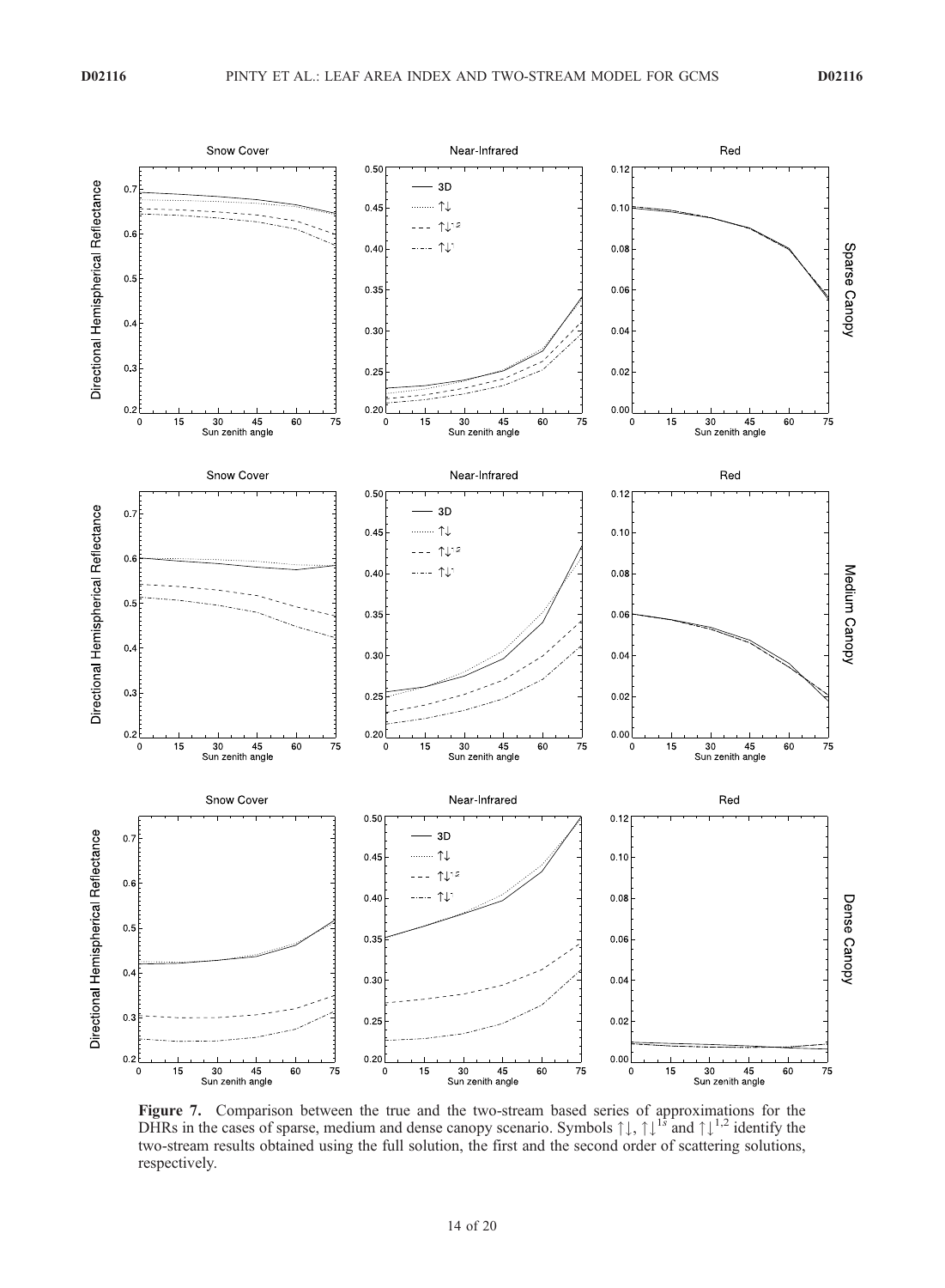

Figure 8. Fraction of absorbed flux by the vegetation with respect to direct,  $A_{3D}$  (solid line), and diffuse isotropic,  $A_{\uparrow\downarrow}^{1s}$ (dashed line), illumination only and in the visible range of the solar spectrum. Estimations obtained in the limit of single scattering,  $A_{\uparrow\downarrow}^{1s}$  given by (31), are shown by the dotted lines. The dash-dotted lines correspond to the total fraction of absorbed flux,  $A^*(\tau)$ , resulting from the direct plus the diffuse illumination together. This total flux is estimated using (1) and is given for two aerosol optical depth values at  $0.5 \mu m$  equal to  $0.1$  and  $0.4$ , respectively, in the case of sparse, medium and dense canopy scenarios.

angle values are either small or large. In the most frequent observation conditions at mid and high latitudes, i.e., over the range  $[30 - 60^{\circ}]$  in Sun zenith angles, the contribution due to the diffuse radiation may be either positive or negative, but should remain somewhat limited, that is in the  $\pm 0.05$  range. This figure also confirms that the single scattering approximations given by (31) and (34) provide a very good estimation of the total absorbed flux in the red spectral region of the spectrum.

[62] In order to better document the characteristics of the radiation transfer regimes associated with 3-D effects in vegetation canopies and their approximations by various modeling techniques, the three radiant fluxes corresponding to the three selected structurally heterogeneous scenes overlying a black background were compared with estimations provided by the two-stream based approximations as well as an accurate 1-D plane-parallel model. Results are summarized in Tables 6, 7, and 8, in the case of sparse, medium, and dense canopies. For each individual flux, values delivered by the 1-D 1/2 Discrete model of Gobron et al. [1997] and the full two-stream solution, both using the effective variable values, can be compared to the 3-D solutions.

[63] The differences between the full two-stream solutions,  $F_{\uparrow\perp}(\mathbf{X})$ , and the 1-D model results,  $F_{1D}(\mathbf{X})$ , are shown to be not significant as compared to the errors introduced by the ingestion of the true variable values,  $F_{\uparrow\downarrow}(\mathbf{X})$ . Indeed, not surprisingly, strong biases in all fluxes in both spectral domains are found when using the true values of the state variables. By contrast, the ingestion of the effective values of these variables yields very accurate representations of these three radiant fluxes.

[64] In the red spectral domain where absorption by vegetation is significant and, in the case of sparse and medium canopy densities, the true absorbed fluxes, i.e., accounting for the structure factor, are about twice smaller

**Table 6.** Reflected  $R_{veg}^{Coll}$ , Diffusely Transmitted  $t_{veg}^{Coll}$  and Absorbed  $A_{veg}^{Coll}$ , Flux Values Associated With the Black Background Contribution, With Respect to Direct Illumination Only, for a Sparse Canopy<sup>a</sup>  $\langle LAI \rangle = 1.24$ ,  $\langle Fc \rangle = 0.174$ , in the Red and Near-Infrared Spectral Domains. The  $\tilde{r}_i$  and  $\tilde{t}_i$  Values Are Optimized Over the Range [30–60°] in Sun Zenith Angles

|                                                                                                                                         | $\beta$ of the pollution $\alpha$ and $\alpha$ and $\beta$ are positive $\alpha$ of the number $\beta$ of $\alpha$ and $\beta$ and $\beta$ and $\beta$ |                                                             |  |
|-----------------------------------------------------------------------------------------------------------------------------------------|--------------------------------------------------------------------------------------------------------------------------------------------------------|-------------------------------------------------------------|--|
|                                                                                                                                         | $\theta_0 = 30^\circ$                                                                                                                                  | $\theta_0 = 60^\circ$                                       |  |
|                                                                                                                                         | ${}^{b}\widetilde{LAI} = 0.442, \widetilde{Fc} = 0.225$                                                                                                | $\widetilde{LAI}$ = 0.479, $\widetilde{Fc}$ = 0.381         |  |
|                                                                                                                                         | $T_{3D}^{dir} = T_{1D}^{dir}(\frac{LAI}{2\pi}) = 0.7748$                                                                                               | $T_{3D}^{dir} = T_{1D}^{dir}(\frac{LAI}{2_{11a}}) = 0.6194$ |  |
| Red domain                                                                                                                              | $^{a}(\langle r_1 \rangle = 0.018, \langle t_1 \rangle = 0.021)$ and $^{b}(\widetilde{r_1} = 0.021, \widetilde{t_1} = 0.025)$                          |                                                             |  |
| $R_{3D}/R_{1D}(\widetilde{\mathbf{X}})/R_{\uparrow\downarrow}(\widetilde{\mathbf{X}})^c$                                                | $3.31$ $10^{-3}/3.58$ $10^{-3}/4.05$ $10^{-3}$                                                                                                         | 6.35 $10^{-3}/6.17$ $10^{-3}/6.95$ $10^{-3}$                |  |
| $\mathbf{R}_{\uparrow\downarrow}(\langle \mathbf{X} \rangle)^d$                                                                         | $5.9510^{-3}$                                                                                                                                          | $8.80 \cdot 10^{-3}$                                        |  |
| $t_{3D}/t_{1D}(\mathbf{X})/t_{\uparrow\perp}(\mathbf{X})$                                                                               | $3.26 \cdot 10^{-3}/3.98 \cdot 10^{-3}/4.39 \cdot 10^{-3}$                                                                                             | $7.84$ $10^{-3}/6.33$ $10^{-3}/7.09$ $10^{-3}$              |  |
| $\mathbf{t}_{\uparrow\downarrow}(\langle \mathbf{X} \rangle)/\mathbf{T}_{\uparrow\downarrow}^{dir}(\frac{\langle LAI \rangle}{2\mu_0})$ | $5.64 \cdot 10^{-3}/0.4887$                                                                                                                            | $7.30 \cdot 10^{-3}/0.2894$                                 |  |
| $A_{3D}/A_{1D}(\widetilde{\mathbf{X}})/A_{1\perp}(\widetilde{\mathbf{X}})$                                                              | 0.218/0.218/0.217                                                                                                                                      | 0.366/0.368/0.367                                           |  |
| $\mathbf{A}_{\uparrow\downarrow}(\langle \mathbf{X} \rangle)$                                                                           | 0.4997                                                                                                                                                 | 0.6945                                                      |  |
| Near-infrared domain                                                                                                                    | $^{a}(r_{l}) = 0.486, \langle t_{l} \rangle = 0.462$ ) and $^{b}(\widetilde{r}_{l} = 0.642, \widetilde{t}_{l} = 0.138)$                                |                                                             |  |
| $R_{3D}/R_{1D}(\mathbf{X})/R_{\uparrow\perp}(\mathbf{X})$                                                                               | 0.1069/0.1050/0.1102                                                                                                                                   | 0.1587/0.1622/0.1679                                        |  |
| $\mathbf{R}_{\uparrow\downarrow}(\langle \mathbf{X} \rangle)$                                                                           | 0.2464                                                                                                                                                 | 0.3520                                                      |  |
| $t_{3D}/t_{1D}(\widetilde{\mathbf{X}})/t_{\uparrow\downarrow}(\widetilde{\mathbf{X}})$                                                  | 5.33 $10^{-2}/5.34$ $10^{-2}/5.68$ $10^{-2}$                                                                                                           | 0.1079/0.1079/0.1130                                        |  |
| $\mathbf{t}_{\uparrow\downarrow}(\langle \mathbf{X}\rangle) / \mathbf{T}_{\uparrow\downarrow}^{dir}(\frac{\langle LAI\rangle}{2\mu_0})$ | 0.2200/0.4887                                                                                                                                          | 0.2966/0.2894                                               |  |
| $A_{3D}/A_{1D}(\widetilde{\mathbf{X}})/A_{11}(\widetilde{\mathbf{X}})$                                                                  | $6.48$ $10^{-2}/6.68$ $10^{-2}/5.82$ $10^{-2}$                                                                                                         | $0.1137/0.1105/9.96 10^{-2}$                                |  |
| $\mathbf{A}_{\uparrow\downarrow}(\langle \mathbf{X} \rangle)$                                                                           | $4.50 10^{-2}$                                                                                                                                         | $6.20 10^{-2}$                                              |  |

a  $\langle X \rangle$  identifies the true value of variable X, i.e., in the 3-D representation.

 ${}^{\text{b}}\widetilde{\mathbf{X}}$  identifies the effective value of variable **X** (see *Pinty et al.* [2004] and section 2.3).

 ${}^cF_{3D}/F_{1D}(\mathbf{X})/F_{11}(\mathbf{X})$ : Flux F value estimated with 3-D/1-D/two-stream models.

 ${}^d\mathbf{F}_{\uparrow\downarrow}(\langle \mathbf{X} \rangle)$ : Flux F value estimated with a two-stream model using true variable values.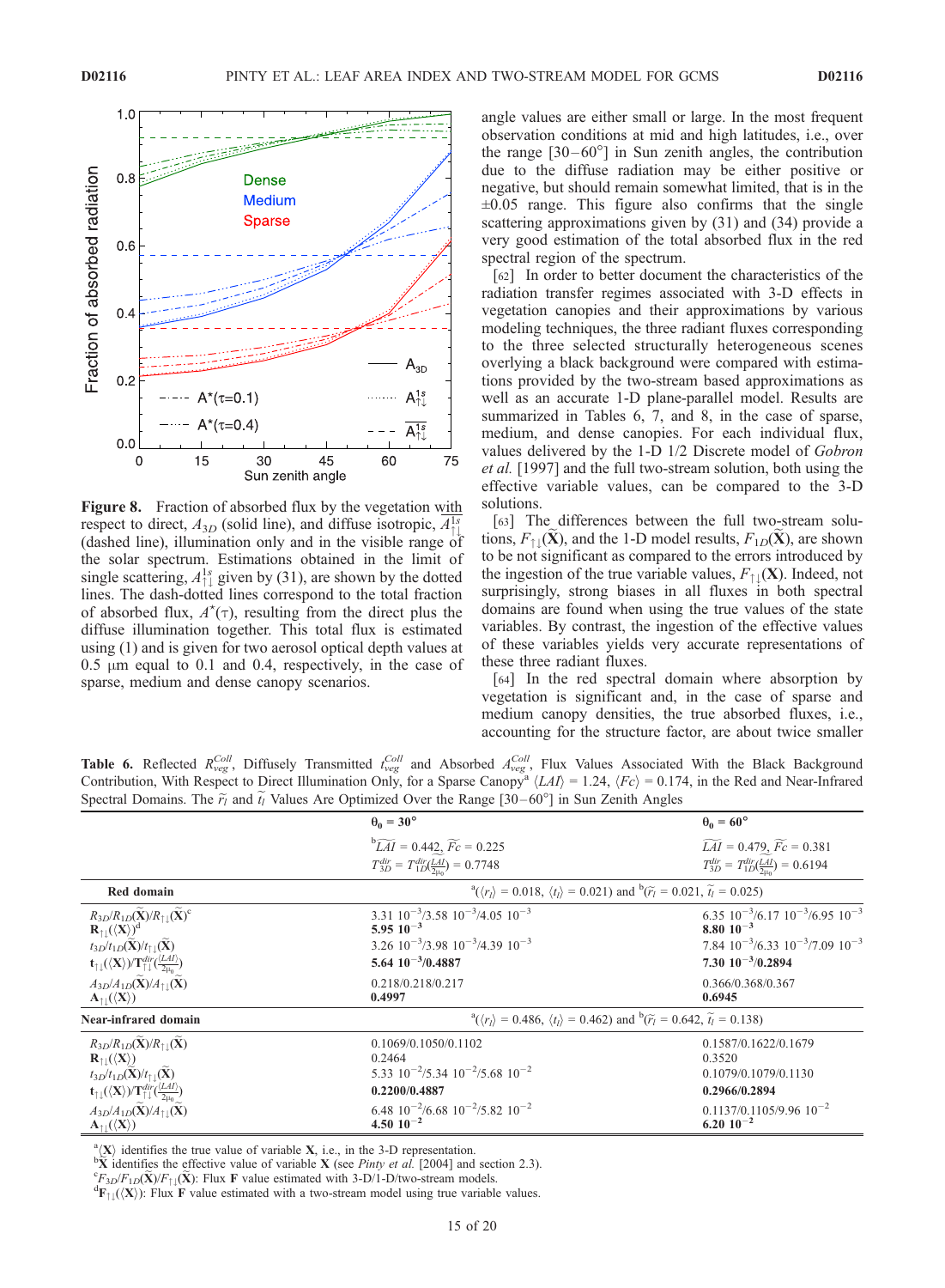**Table 7.** Reflected  $R_{veg}^{Coll}$ , Diffusely Transmitted  $t_{veg}^{Coll}$  and Absorbed  $A_{veg}^{Coll}$ , Flux Values Associated With the Black Background Contribution, With Respect to Direct Illumination Only, for a Medium Canopy<sup>a</sup>  $\langle LAI \rangle = 2.0$ ,  $\langle Fc \rangle = 0.303$ , in the Red and Near-Infrared Spectral Domains. The  $\tilde{r}_l$  and  $\tilde{t}_l$  Values Are Optimized Over the Range [30–60°] in Sun Zenith Angles

|                                                                                                                                                                                                                                                                                                                                                                                                  | $\theta_0 = 30^\circ$                                                                                                                          | $\theta_0 = 60^\circ$                                                                                                                        |  |
|--------------------------------------------------------------------------------------------------------------------------------------------------------------------------------------------------------------------------------------------------------------------------------------------------------------------------------------------------------------------------------------------------|------------------------------------------------------------------------------------------------------------------------------------------------|----------------------------------------------------------------------------------------------------------------------------------------------|--|
|                                                                                                                                                                                                                                                                                                                                                                                                  | ${}^{b}\widetilde{LAI} = 0.896, \widetilde{Fc} = 0.404$<br>$T_{3D}^{dir} = T_{1D}^{dir}(\frac{LAI}{2\mu_0}) = 0.5961$                          | $\widetilde{LAI} = 1.061, \widetilde{Fc} = 0.638$<br>$T_{3D}^{dir} = T_{1D}^{dir}(\frac{LAI}{2\mu_0}) = 0.3462$                              |  |
| Red domain                                                                                                                                                                                                                                                                                                                                                                                       | $^{a}(\langle r_1 \rangle = 0.018, \langle t_1 \rangle = 0.021)$ and $^{b}(\widetilde{r_1} = 0.017, \widetilde{t_1} = 0.027)$                  |                                                                                                                                              |  |
| $R_{3D}/R_{1D}(\widetilde{\mathbf{X}})/R_{\uparrow\downarrow}(\widetilde{\mathbf{X}})^c$<br>$\mathbf{R}_{\uparrow\downarrow}(\langle \mathbf{X} \rangle)^d$<br>$t_{3D}/t_{1D}(\widetilde{\mathbf{X}})/t_{\uparrow\downarrow}(\widetilde{\mathbf{X}})$<br>$\mathbf{t}_{\uparrow\downarrow}(\langle \mathbf{X} \rangle) \mathbf{T}_{\uparrow\downarrow}^{dir}(\frac{\langle LAI \rangle}{2\mu_0})$ | 4.91 $10^{-3}/5.43$ $10^{-3}/5.38$ $10^{-3}$<br>$6.6710^{-3}$<br>$5.15$ $10^{-3}/5.72$ $10^{-3}/6.48$ $10^{-3}$<br>$5.13 \cdot 10^{-3}/0.3151$ | 7.38 $10^{-3}/8.74$ $10^{-3}/9.10$ $10^{-3}$<br>$9.50 10^{-3}$<br>$9.50$ $10^{-3}/7.78$ $10^{-3}/8.85$ $10^{-3}$<br>$5.60 \; 10^{-3}/0.1353$ |  |
| $A_{3D}(\langle X\rangle)/A_{1D}(\widetilde{X})/A_{11}(\widetilde{X})$<br>$\mathbf{A}_{\uparrow\downarrow}(\langle \mathbf{X} \rangle)$                                                                                                                                                                                                                                                          | 0.393/0.393/0.392<br>0.673                                                                                                                     | 0.637/0.637/0.636<br>0.850                                                                                                                   |  |
| Near-infrared domain                                                                                                                                                                                                                                                                                                                                                                             | $^{a}(\langle r_1 \rangle = 0.486, \langle t_1 \rangle = 0.462)$ and $^{b}(\widetilde{r_1} = 0.680, \widetilde{t_1} = 0.118)$                  |                                                                                                                                              |  |
| $R_{3D}/R_{1D}(\mathbf{X})/R_{\uparrow\perp}(\mathbf{X})$<br>$\mathbf{R}_{\uparrow\downarrow}(\langle \mathbf{X} \rangle)$<br>$t_{3D}/t_{1D}(\mathbf{X})/t_{\uparrow\downarrow}(\mathbf{X})$<br>$\mathbf{t}_{\uparrow\downarrow}(\langle \mathbf{X} \rangle) \mathbf{T}_{\uparrow\downarrow}^{dir}(\frac{\langle LAI \rangle}{2\mu_0})$                                                          | 0.1873/0.1870/0.1932<br>0.3364<br>$9.08 \cdot 10^{-2} / 9.20 \cdot 10^{-2} / 9.90 \cdot 10^{-2}$<br>0.2710/0.3151                              | 0.2748/0.2770/0.2863<br>0.4490<br>0.1685/0.1651/0.1778<br>0.3184/0.1353                                                                      |  |
| $A_{3D}/A_{1D}(\mathbf{X})/A_{\uparrow\downarrow}(\mathbf{X})$<br>${\bf A}_{\uparrow\downarrow}(\langle {\bf X}\rangle)$                                                                                                                                                                                                                                                                         | 0.1240/0.1249/0.1117<br>$7.70 10^{-2}$                                                                                                         | 0.210/0.2117/0.1897<br>$9.70 10^{-2}$                                                                                                        |  |

<sup>a</sup>(**X**) identifies the true value of variable **X**, i.e., in the 3-D representation.

 ${}^{b}\tilde{\mathbf{X}}$  identifies the effective value of variable **X** (see *Pinty et al.* [2004] and section 2.3).

 ${}^cF_{3D}/F_{1D}(\mathbf{X})/F_{\uparrow\downarrow}(\mathbf{X})$ : Flux **F** value estimated with 3-D/1-D/two-stream models.

 ${}^d\mathbf{F}_{\uparrow\downarrow}(\langle \mathbf{X} \rangle)$ : Flux F value estimated with a two-stream model using true variable values.

that those obtained when using the true LAI of the scene. This result has very significant implications when estimating, from allometric LAI values, the fraction of absorbed radiation in the spectral domain useful for vegetation photosynthesis process. One can also notice that the absorbed fraction by the Black Background component,  $A_{\uparrow\downarrow}(X)$ , is, as expected from (31), indeed very close to the radiation intercepted by the background,  $Fc$ .

[65] In the near-infrared domain, the use of the effective, as opposed to the true, state variable values translates into a very different distribution of the incoming flux into the reflected and transmitted components. For example, albedo values appear to be overestimated by a factor of about two when neglecting the structure factor effects. These results have thus significant implications for further studies aiming at modeling these fluxes on the basis of input values such as

**Table 8.** Reflected  $R_{veg}^{Coll}$ , Diffusely Transmitted  $t_{veg}^{Coll}$  and Absorbed  $A_{veg}^{Coll}$ , Flux Values Associated With the Black Background Contribution, With Respect to Direct Illumination Only, for a Dense Canopy<sup>a</sup>  $\langle LAI \rangle = 4.82$ ,  $\langle Fc \rangle = 0.869$ , in the Red and Near-Infrared Spectral Domains. The  $\tilde{r}_l$  and  $\tilde{t}_l$  Values Are Optimized Over the Range [30–60°] in Sun Zenith Angles

|                                                                                                                                         | $\theta_0 = 30^\circ$                                                                                                         | $\theta_0 = 60^\circ$                                                                                                   |  |
|-----------------------------------------------------------------------------------------------------------------------------------------|-------------------------------------------------------------------------------------------------------------------------------|-------------------------------------------------------------------------------------------------------------------------|--|
|                                                                                                                                         | ${}^{b}\widetilde{LAI} = 3.677, \, \widetilde{Fc} = 0.928$<br>$T_{3D}^{dir} = T_{1D}^{dir}(\frac{LAI}{2m}) = 0.1197$          | $\widetilde{LAI} = 3.667, \widetilde{Fc} = 0.975$<br>$T_{3D}^{dir} = T_{1D}^{dir}(\frac{LAI}{2m}) = 2.55 \cdot 10^{-2}$ |  |
| Red domain                                                                                                                              | $^{a}(\langle r_1 \rangle = 0.018, \langle t_1 \rangle = 0.021)$ and $^{b}(\widetilde{r_1} = 0.015, \widetilde{t_1} = 0.023)$ |                                                                                                                         |  |
| $R_{3D}/R_{1D}(\widetilde{\mathbf{X}})/R_{\uparrow\downarrow}(\widetilde{\mathbf{X}})^c$                                                | 6.81 $10^{-3}/7.51$ $10^{-3}/6.24$ $10^{-3}$                                                                                  | $6.55\ 10^{-3}/1.01\ 10^{-2}/9.01\ 10^{-3}$                                                                             |  |
| $\mathbf{R}_{\uparrow\downarrow}(\langle \mathbf{X} \rangle)^{\mathrm{d}}$                                                              | $7.00 10^{-3}$                                                                                                                | $9.70 \cdot 10^{-3}$                                                                                                    |  |
| $t_{3D}/t_{1D}(\mathbf{X})/t_{\uparrow\downarrow}(\mathbf{X})$                                                                          | $3.00 \ 10^{-3}/3.59 \ 10^{-3}/2.84 \ 10^{-3}$                                                                                | $2.40 \cdot 10^{-3}/2.63 \cdot 10^{-3}/1.99 \cdot 10^{-3}$                                                              |  |
| $\mathbf{t}_{\uparrow\downarrow}(\langle \mathbf{X} \rangle) \mathbf{T}_{\uparrow\downarrow}^{dir}(\frac{\langle LAI \rangle}{2\mu_0})$ | $1.70 \; 10^{-3} / 6.18 \; 10^{-2}$                                                                                           | 8.20 $10^{-4}/8.01$ $10^{-3}$                                                                                           |  |
| $A_{3D}(\langle X\rangle)/A_{1D}(X)/A_{\uparrow\downarrow}(X)$                                                                          | 0.871/0.869/0.871                                                                                                             | 0.965/0.962/0.963                                                                                                       |  |
| $\mathbf{A}_{\uparrow\downarrow}(\langle \mathbf{X} \rangle)$                                                                           | 0.930                                                                                                                         | 0.981                                                                                                                   |  |
| Near-infrared domain                                                                                                                    | $^{a}(\langle r_1 \rangle = 0.486, \langle t_1 \rangle = 0.462)$ and $^{b}(\widetilde{r_1} = 0.728, \widetilde{t_1} = 0.102)$ |                                                                                                                         |  |
| $R_{3D}/R_{1D}(\widetilde{\mathbf{X}})/R_{\uparrow\downarrow}(\widetilde{\mathbf{X}})$                                                  | 0.3668/0.3664/0.3733                                                                                                          | 0.4231/0.4270/0.4414                                                                                                    |  |
| $\mathbf{R}_{\uparrow\downarrow}(\langle \mathbf{X} \rangle)$                                                                           | 0.4932                                                                                                                        | 0.5861                                                                                                                  |  |
| $t_{3D}/t_{1D}(\mathbf{X})/t_{\uparrow\downarrow}(\mathbf{X})$                                                                          | 0.1236/0.1248/0.1306                                                                                                          | 0.1308/0.1227/0.1261                                                                                                    |  |
| $\mathbf{t}_{\uparrow\downarrow}(\langle \mathbf{X} \rangle) \mathbf{T}_{\uparrow\downarrow}^{dir}(\frac{\langle LAI \rangle}{2\mu_0})$ | $0.2413/6.18110^{-2}$                                                                                                         | $0.2012/8.01110^{-3}$                                                                                                   |  |
| $A_{3D}/A_{1D}(\widetilde{\mathbf{X}})/A_{\uparrow\downarrow}(\widetilde{\mathbf{X}})$                                                  | 0.3768/0.3860/0.3765                                                                                                          | 0.4181/0.4248/0.4069                                                                                                    |  |
| $\mathbf{A}_{\uparrow\downarrow}(\langle \mathbf{X} \rangle)$                                                                           | 0.2037                                                                                                                        | 0.2046                                                                                                                  |  |

<sup>a</sup>(**X**) identifies the true value of variable **X**, i.e., in the 3-D representation.

 ${}^{b}\tilde{\mathbf{X}}$  identifies the effective value of variable **X** (see *Pinty et al.* [2004] and section 2.3).

 ${}^cF_{3D}/F_{1D}(\widetilde{X})/F_{11}(\widetilde{X})$ : Flux F value estimated with 3-D/1-D/two-stream models.

 ${}^d\mathbf{F}_{\uparrow\downarrow}(\langle \mathbf{X} \rangle)$ : Flux F value estimated with a two-stream model using true variable values.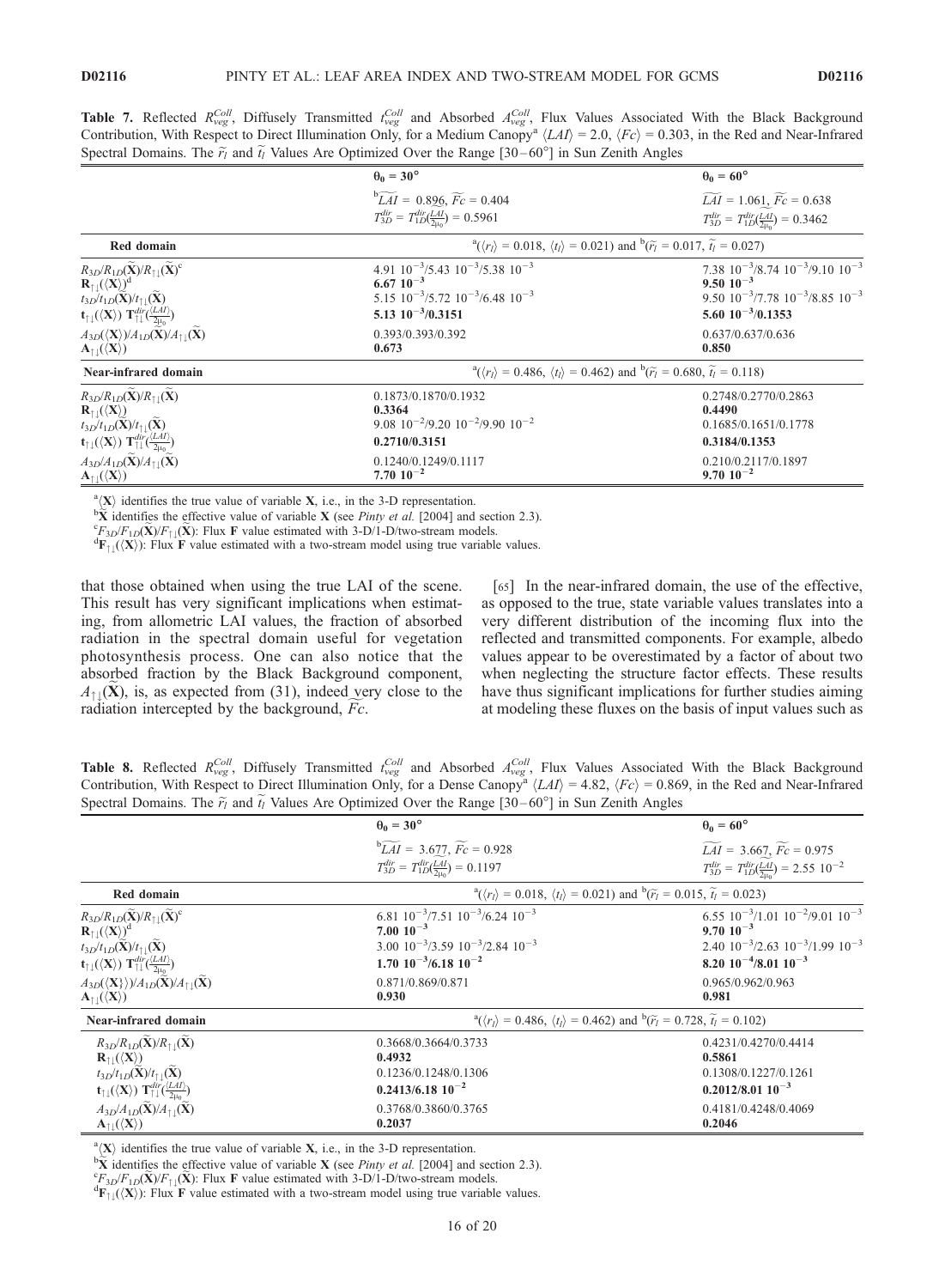LAI which, if correct, are as close as possible to their true values.

### 4. Conclusions

[66] The 1-D approaches, such as the two-stream schemes implemented in GCMs to represent land surface processes in general, and more specifically the radiation transfer regimes occurring in 3-D structurally heterogeneous environments, impose the use of effective variables in order to (1) accurately model the three radiant fluxes for realistic conditions, (2) validate the GCM outputs against the values delivered by remote sensing algorithms, and (3) ensure the consistency between various fluxes and state variable values when using assimilation techniques. The definition of effective variables follows from simple radiation transfer considerations, such as satisfying the classical Beer-Bouger-Lambert law for the extinction of the direct illumination while, in the mean time, ensuring a correct distribution between the reflected, diffusely transmitted and absorbed fluxes associated with 3-D structurally heterogeneous conditions. The inverse procedure to estimate the values of the effective variables is fully described in Pinty et al. [2004].

[67] It was shown that adopting effective variable values necessitates the introduction of an additional parameter in the classical 1-D radiation transfer problem, namely a structure factor, embedding the radiative effects due to the spatial variability of the leaf density. This has motivated a revisit and adaptation of the existing two-stream formulations and their associated solutions in order to cope with this new requirement. Our two-stream solutions, as well as their approximations, for estimating the three radiant fluxes accurately are decomposed into separate contributions, namely the Black Background (no scattering from the background), the Black Canopy (no scattering by canopy elements) and the remaining contribution involving multiple scattering events between the canopy and the background. This decomposition facilitates the identification of the physical processes intervening in the various components. The Black Background solutions follow exactly the Meador and Weaver's [1980] original two-stream solutions for direct illumination conditions. It was shown from various simulation exercises that the latter deliver very accurate results provided they are used with the effective instead of the true state variable values, that is they account for the structure factor. The solution to the Black Canopy problem is accurately represented via an approximate function involving the value of the structure factor estimated at  $60^{\circ}$  Sun zenith angle. Finally the coupled canopy-background scattering processes are parameterized on the basis of the same Meador and Weaver's [1980] two-stream solutions but extended to address the case of an external isotropic source of illumination.

[68] The two-stream solutions were found to be in very good agreement with results from accurate and realistic simulations of 3-D heterogeneous canopies, as represented by a Monte-Carlo model, both for standard and extreme conditions, in both the red and near-infrared spectral regions. Two-stream approaches can thus be used with confidence, provided the updated formulae and the structure factor are implemented. The expected biome to biome variability of the structure factor and the associated effective variables can be estimated using 3-D Monte-Carlo simulations of realistic canopy conditions. The former can also be assessed in the field using appropriate instruments such as the Tracking Radiation and Architecture of Canopies (TRAC) [Chen and Cihlar, 1995].

[69] Under typical vegetation conditions, this structure factor takes on values much smaller than unity when the canopy structure deviates from the plane-parallel structurally homogeneous case. Since this factor weights the domain-averaged true LAI value (in addition to the 1/2 coefficient when considering a spherical leaf angle distribution function), it exerts a strong control (about a factor of 2) on the fraction of absorbed (in the spectral regions where leaf absorption is important) and reflected fluxes (in the spectral regions where scattering processes dominates). In other words, the ingestion of true LAI and leaf reflectance and transmitance values into a standard 1-D radiation transfer scheme, can only yield significantly erroneous estimations of the reflected, transmitted and absorbed fluxes. Since it is not possible to estimate jointly the correct values of these three fluxes without weighting the true values of the state variables, such as LAI, by the structure factor, it implies that the remote sensing products, when retrieved from 3-D radiation transfer models should not be ingested as such by 1-D plane-parallel modeling schemes.

[70] The introduction of an additional parameter, representing the effects due to the internal variability of the canopy density, to generate the correct radiation transfer regimes into 3-D canopies is proposed such that it ensures the transition from the homogeneous turbid to the structurally heterogeneous cases. Indeed the structure factor varies smoothly from exactly unity in the homogeneous turbid case to smaller values as the vegetation heterogeneity becomes more significant. This should prove useful for investigating further land surface processes controlling not only the radiation but also the heat, water and  $CO<sub>2</sub>$ fluxes.

# Appendix A: Two-Stream Solutions for Homogeneous Canopies With Preferred Leaf **Orientations**

[71] The two-stream or two-flux problem can be set in multiple mathematical ways, depending, for instance, on the associated treatment of the external top and bottom boundary conditions, that is the direct and diffuse types of illumination impinging on the top and arising from the bottom of the vegetation layer. Since we have opted for the unified system of equations laid out by *Meador and Weaver* [1980], the remaing issue to be solved here concerns the derivation of the relevant expressions for the  $\omega \beta$  and  $\omega \beta_0$  $(\mu_0)$  parameters that represent the backscattered fraction over the hemisphere with respect to diffuse and direct radiation, respectively.

[72] In the specific case of structurally homogeneous turbid vegetation canopy layers, the elementary scatterers are modeled as oriented plates of infinitely small size. Depending on the vegetation type and environmental conditions, the orientation probability of the normals to these plates, namely  $f(\theta_l, \phi_l)$ , may follow various distributions including planophile, erectophile, and even heliotropic. Once the leaf angle probability distribution function is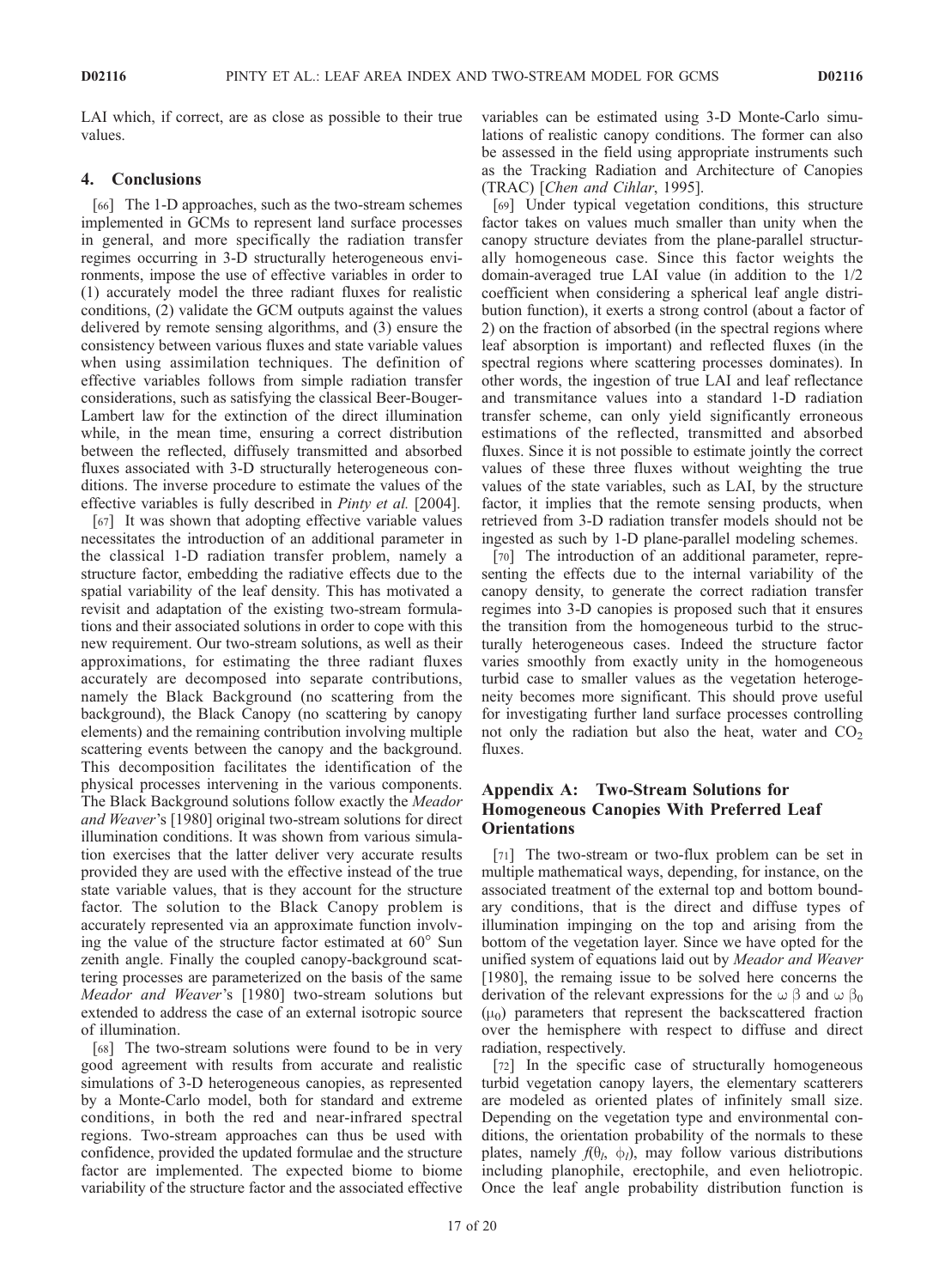Table A1. Expressions for the  $\gamma$  Coefficients Required in the Two-Stream Formulation Proposed by *Meador and Weaver* [1980, equations (14) and (15)] in the Case of Vegetation Composed of Leaves Exhibiting Spherical, Planophile, and Erectophile Orientation Probability Distributions<sup>a</sup> With  $\omega_l = (\tilde{r}_l + \tilde{t}_l)$  and  $\delta_l = (\tilde{r}_l - \tilde{t}_l)$ 

| $\mathbf{v}$                                                                                              | ~,                                                                             | $\sim$                          | $\ddot{\phantom{1}}$ |
|-----------------------------------------------------------------------------------------------------------|--------------------------------------------------------------------------------|---------------------------------|----------------------|
| $\mathfrak{b}[\overline{\mu} G(\mu_0)]$<br>$\sim$ $-$<br>$-\frac{\omega_l}{l}+\frac{\omega_l}{l}$<br>0/79 | <b>r</b> W<br>$D_{\Gamma} - \sigma$<br>--<br>0/7C<br>$\mu G(\mu_0)$<br>$- + -$ | <u>wi</u><br>(سا/<br>$G(\mu_0)$ | $\sim -\sqrt{2}$     |
|                                                                                                           |                                                                                |                                 |                      |

<sup>a</sup>Taken from *Bunnik* [1978].

<sup>a</sup>Taken from *Bunnik* [1978].<br><sup>b</sup>µ values (µ =  $\int_{0}^{1}$ u' × G(µ')<sup>-1</sup>dµ' [after *Dickinson*, 1983]), are close to 0.9065 and 1.046 for planophile and erectophile orientation probability distributions, respectively, and equal to 1 for the spherical case.

The  $\eta$  coefficient is equal to 6, 8/3 and 8 for spherical, planophile, and erectophile orientation probability distributions, respectively.

given, it becomes feasible to express the extinction coefficient of any elementary volume and thus the total extinction of the vertically homogeneous vegetation layer [e.g., Ross, 1981; Dickinson, 1983; Verstraete, 1987]. This extinction coefficient, traditionally expressed with Ross's [1981] G function, thus modulates the optical thickness of the homogeneous vegetation layer. In the simplest case of a spherical orientation probability distribution in  $\theta_l$  assuming a uniform probability distribution in  $\phi_l$ , i.e.,  $f(\theta_l) = 1$ , the G function is constant and equal to 1/2.

[73] The  $\omega \beta$  and  $\omega \beta_0$  ( $\mu_0$ ) parameters that ultimately enter the Meador and Weaver's [1980]  $\gamma$  coefficients should thus be expressed via the G function and the leaf orientation probability distribution. The  $\omega \beta$  parameter has been derived by Norman and Jarvis [1975] in the case of a single leaf whose normal is oriented at zenith angle  $\theta_l$  from the local vertical defined in the upward hemisphere:

$$
\omega \beta = \frac{1}{2} \left( \omega_l + \delta_l \cos^2 \left( \theta_l \right) \right) \tag{A1}
$$

[74] Since (A1) is valid for one single leaf only, its integral over the appropriate leaf orientation probability distribution has to be performed between 0 and  $\pi/2$  because the leaf normals are assumed to be oriented into the upward hemisphere, that is:

$$
\omega \beta = \frac{1}{2} \left( \omega_l + \delta_l \int_0^{\pi/2} \cos^2 \theta_l f(\theta_l) \sin \theta_l d\theta_l \right) \tag{A2}
$$

and,

$$
\omega \beta_0(\mu_0) = \frac{1}{2} \left( \omega_l + \frac{\mu_0}{G(\mu_0)} \delta_l \int_0^{\pi/2} \cos^2 \theta_l f(\theta_l) \sin \theta_l d\theta_l \right)
$$
\n(A3)

where sin  $\theta_l$  is introduced for normalization requirement of the probability distribution function. Various distributions are available from the literature [e.g., Bunnik, 1978; Goel and Strebel, 1984; Nilson and Kuusk, 1989] and any of those can be chosen to derive an analytical solution to the backscatter parameters. For example, the trigonometric functions, equivalent to  $f(\theta_l)$  sin  $\theta_l$ , proposed by Bunnik in the case of spherical, planophile and erectophile distributions yield formulations for the Meador and Weaver's [1980]  $\gamma$  coefficients that are summarized in Table A1. The resulting two-stream solutions with regard to the albedo,  $R_{veg}^{Coll}$ , and the diffuse transmission factors,  $T_{veg}^{Coll}$  deliver quite accurate results for the leaf orientation probability distributions we considered here.

[75] The diversity of notations used by the authors of two-stream formulations and, in some instances, the derivation of explicit formula for the scattered flux only, make it uneasy to ensure that our proposed set of  $\gamma$  coefficients are equivalent to those published previously [e.g., Verhoef, 1984; Nilson, 1991; Kuusk, 2001]. They are, however, different from those adopted in the radiation transfer scheme of the SImple Biosphere model [Sellers et al., 1996] at least in the case of leaf anisotropic scattering conditions. The latter model is in fact strictly valid and accurate only in the case of structurally homogeneous canopies composed of leaves satisfying a spherical leaf angle probability distribution and a fully isotropic scattering function, that is  $\widetilde{r}_l = \widetilde{t}_l$ . Any departure from this condition may yield seriously erroneous estimations of the radiant fluxes because of a simplified/approximate formulation of the results from (A2) and (A3). The two-stream solutions proposed in Tables A1 and 4 also enclose an explicit and more accurate formulation of the backscatter parameter,  $\omega \beta_0$ , with respect to the direct source which simplifies the approach originally suggested by Dickinson [1983].

# Appendix B: Two-Stream Solutions for All Orders of Scattering

[76] Following Meador and Weaver's [1980, equations (12) and (13)] approach and adapting their notations to the vegetation problem that is  $\tau' = L\overline{A}I'$   $G(\mu_0)$ , the set of equations leading to two-stream generic solutions, in the case of a plane-parallel vegetation layer illuminated by a collimated flux of radiation  $\pi$  F, is expressed as follows:

$$
\frac{dI^+}{G(\mu_0) d\widetilde{L}\widetilde{AI'}} = \gamma_1 I^+ - \gamma_2 I^- - \pi F \gamma_3 \omega_l \exp\left(-G(\mu_0) \widetilde{L}\widetilde{AI'}/\mu_0\right)
$$

$$
\frac{dI^-}{G(\mu_0) d\widetilde{L}\widetilde{AI'}} = \gamma_2 I^+ - \gamma_1 I^- + \pi F \gamma_4 \omega_l \exp\left(-G(\mu_0) \widetilde{L}\widetilde{AI'}/\mu_0\right)
$$
(B1)

where  $I^+$  and  $I^-$  represent the upward and downward hemispherical radiation flux associated to an external collimated source of radiation, respectively.  $G(\mu_0)$  is the so-called Ross's function expressing the leaf extinction coefficient in elementary layers of a turbid vegetation layer whose total effective optical thickness is  $LAI$ . Solving (B1) for boundary conditions  $\overline{I} = 0$  at the top (radiation source is a beam collimated around direction  $\mu_0$  only) and  $I^+ = 0$  at the bottom (the black background condition) yields expressions for the Directional Hemispherical Reflectance and total transmission factor, respectively: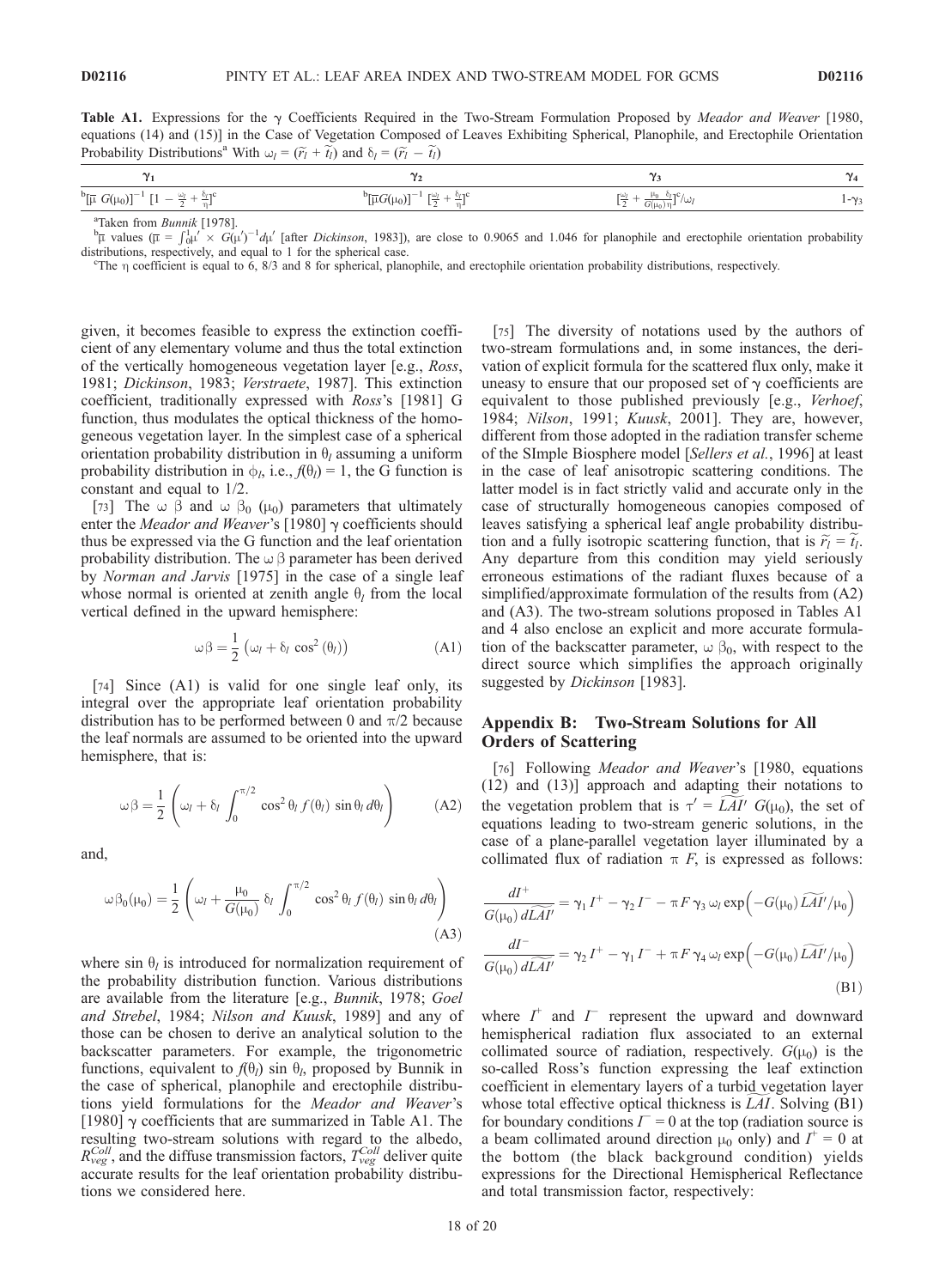$$
R_{\text{veg}}^{\text{Coll}}(z_{\text{loc}}, \mu_0) = \frac{\omega_l}{\left(1 - k^2 \mu_0^2\right) \left[ (k + \gamma_1) \exp\left(k G(\mu_0) \widetilde{LAI}\right) + (k - \gamma_1) \exp\left(-k G(\mu_0) \widetilde{LAI}\right) \right]} \cdot \left[ (1 - k \mu_0) \left(\alpha_2 + k \gamma_3\right) \exp\left(k G(\mu_0) \widetilde{LAI}\right) - (1 + k \mu_0) \left(\alpha_2 - k \gamma_3\right) \exp\left(-k G(\mu_0) \widetilde{LAI}\right) - 2 k \left(\gamma_3 - \alpha_2 \mu_0\right) \exp\left(-G(\mu_0) \widetilde{LAI}/\mu_0\right) \right] \tag{B2}
$$

and,

 $\tau$ 

$$
\begin{split}\n\text{Coll} \left( z_{bgd}, \mu_0 \right) &= \exp \left( -G(\mu_0) \widetilde{LAI}/\mu_0 \right) \\
&\quad \left\{ 1 - \frac{\omega_l}{\left( 1 - k^2 \mu_0^2 \right) \left[ (k + \gamma_1) \exp \left( k \, G(\mu_0) \widetilde{LAI} \right) + (k - \gamma_1) \exp \left( -k \, G(\mu_0) \widetilde{LAI} \right) \right]} \cdot \left[ (1 + k \mu_0) \left( \alpha_1 + k \, \gamma_4 \right) \exp \left( k \, G(\mu_0) \widetilde{LAI} \right) \right] \\
&- \left( 1 - k \mu_0 \right) \left( \alpha_1 - k \, \gamma_4 \right) \exp \left( -k \, G(\mu_0) \widetilde{LAI} \right) \\
&- 2 \, k \left( \gamma_4 + \alpha_1 \, \mu_0 \right) \exp \left( G(\mu_0) \widetilde{LAI}/\mu_0 \right) \right] \right\}\n\end{split} \tag{B3}
$$

with

$$
\alpha_1 = \gamma_1 \gamma_4 + \gamma_2 \gamma_3
$$
  
\n
$$
\alpha_2 = \gamma_1 \gamma_3 + \gamma_2 \gamma_4
$$
  
\n
$$
k = (\gamma_1^2 - \gamma_2^2)^{1/2}
$$
  
\n
$$
1 = \gamma_3 + \gamma_4
$$
 (B4)

where the appropriate values of the  $\gamma$  coefficients are given in Tables A1 and 4. Note that in the particular case of a spherical leaf angle distribution function, we have  $G(\mu_0)$  = 0.5.

[77] A second set of two-stream equations, analogous to (B1), can be established straightforwardly by replacing the transmission of the external collimated source,  $\exp(-G(\mu_0))$  $LAI'/\mu_0$ , by the one corresponding to the external isotropic source, thus equivalent to  $T_{\text{veg}}^{UnColl}$  (see (14)). For the usual range of canopy optical depth values,  $R_{veg}^{Coll}(z_{toc})$  and  $T_{\text{veg}}^{\text{Coll}}(z_{\text{bgd}})$  can be estimated with (B2) and (B3) again, and replacing simply  $\mu_0$  by  $\mu_0 = 0.5/0.705$  (in (B2), (B3), and the  $\gamma_i$ 's coefficients). The empirical weighting factor equals to 0.705 has been introduced in section 2.5 as a simple way to provide a numerically accurate solution to  $T_{\text{veg}}^{\text{UnColl}}$ . (B2) and (B3) are therefore the only equations needed to estimate both the directional hemispherical and bihemispherical fluxes.

[78] Acknowledgments. This research would not have been possible without the support of the Global Vegetation Monitoring unit of the Institute for Environment and Sustainability of the Joint Research Centre, an institution of the European Commission. Software (written in C and FORTRAN 90 languages) implementing the various two-stream solutions considered in this paper are available upon request to the first two authors.

#### References

Abramowitz, M., and I. A. Stegun (1970), Handbook of Mathematical Functions, 1045 pp., Dover, Mineola, N. Y.

- Avissar, R., and M. M. Verstraete (1990), The representation of continental surface processes in mesoscale atmospheric models, Rev. Geophys., 28,  $35 - 52$
- Boissé, P. (1990), Radiative transfer inside clumpy media: The penetration of UV photons inside clumpy clouds, Astron. Astrophys., 228, 483 – 501.
- Bunnik, N. J. J. (1978), The multispectral reflectance of shortwave radiation of agricultural crops in relation with their morphological
- and optical properties, technical report, Mededelingen Landbouwhogeschool, Wageningen, Netherlands.
- Burke, E. J., W. J. Shuttleworth, Z.-L. Yang, S. L. Mullen, and M. A. Arain (2000), The impact of parameterization of heterogeneous vegetation on the modeled large-scale circulation in CCM3-BATS, Geophys. Res. Lett., 27, 397 – 400.
- Cahalan, R. F., W. Ridgway, W. J. Wiscombe, T. L. Bell, and J. B. Snider (1994), The albedo of fractal stratocumulus clouds, J. Atmos. Sci., 51, 2434 – 2455.
- Cairns, B., A. Lacis, and B. Carlson (2000), Absorption within inhomogeneous clouds and its parameterization in general circulation models, J. Atmos. Sci., 57, 700 – 714.
- Chen, J. M., and J. Cihlar (1995), Plant canopy gap size analysis theory for improving optical measurements of leaf area index, Appl. Opt., 34,  $6211 - 6222$
- Chen, J. M., P. D. Blanken, T. A. Black, M. Guilbeault, and S. Chen (1997a), Radiation regime and canopy architecture in a boreal Aspen forest, Agric. For. Meteorol., 86, 107 – 125.
- Chen, J. M., P. M. Rich, S. T. Gower, J. M. Norman, and S. Plummer (1997b), Leaf area index of boreal forests: Theory, techniques, and measurements, *J. Geophys. Res.*, 102(D24), 29,429-29,443.
- Coakley, J. A., and P. Chylek (1975), The two-stream approximation in radiative transfer: Including the angle of incident radiation, J. Atmos. Sci., 32, 409 – 418.
- Dai, Y., et al. (2003), The common land model, Bull. Am. Meteorol. Soc., 84, 1013 – 1023.
- Davis, A. B., and A. Marshak (2004), Photon propagation in heterogeneous optical media with spatial correlations: Enhanced mean free-paths and wider-than-exponential free-path distributions, J. Quant. Spectrosc. Radiat. Transfer,  $84, 3-34$ .
- Dickinson, R. E. (1983), Land surface processes and climate—Surface albedos and energy balance, Adv. Geophys., 25, 305-353.
- Dickinson, R. E., A. Henderson-Sellers, P. J. Kennedy, and M. F. Wilson (1986), Biosphere Atmosphere Transfer Scheme (BATS) for the NCAR Community Climate Model, Tech. Note TN275+STR, Natl. Cent. for Atmos. Res.
- Diner, D. J., et al. (2005), The value of multiangle measurements for retrieving structurally and radiatively consistent properties of clouds, aerosols and surfaces, Remote Sens. Environ., in press.
- Dozier, J. (1989), Spectral signature of alpine snow cover from the Landsat Thematic Mapper, Remote Sens. Environ., 28, 9-22.
- Gerard, F. F., and P. R. J. North (1997), Analyzing the effect of structural variability and canopy gaps on forest BRDF using a geometric-optical model, Remote Sens. Environ., 62, 46-62.
- Gobron, N., B. Pinty, M. M. Verstraete, and Y. Govaerts (1997), A semidiscrete model for the scattering of light by vegetation, J. Geophys. Res., 102, 9431 – 9446.
- Gobron, N., B. Pinty, M. M. Verstraete, and Y. Govaerts (1999), The MERIS Global Vegetation Index (MGVI): Description and preliminary application, Int. J. Remote Sens.,  $20$ ,  $1917 - 1927$ .
- Goel, N. S., and D. E. Strebel (1984), Simple beta distribution representation of leaf orientation in vegetation canopies, Agron. J., 76, 800–803.